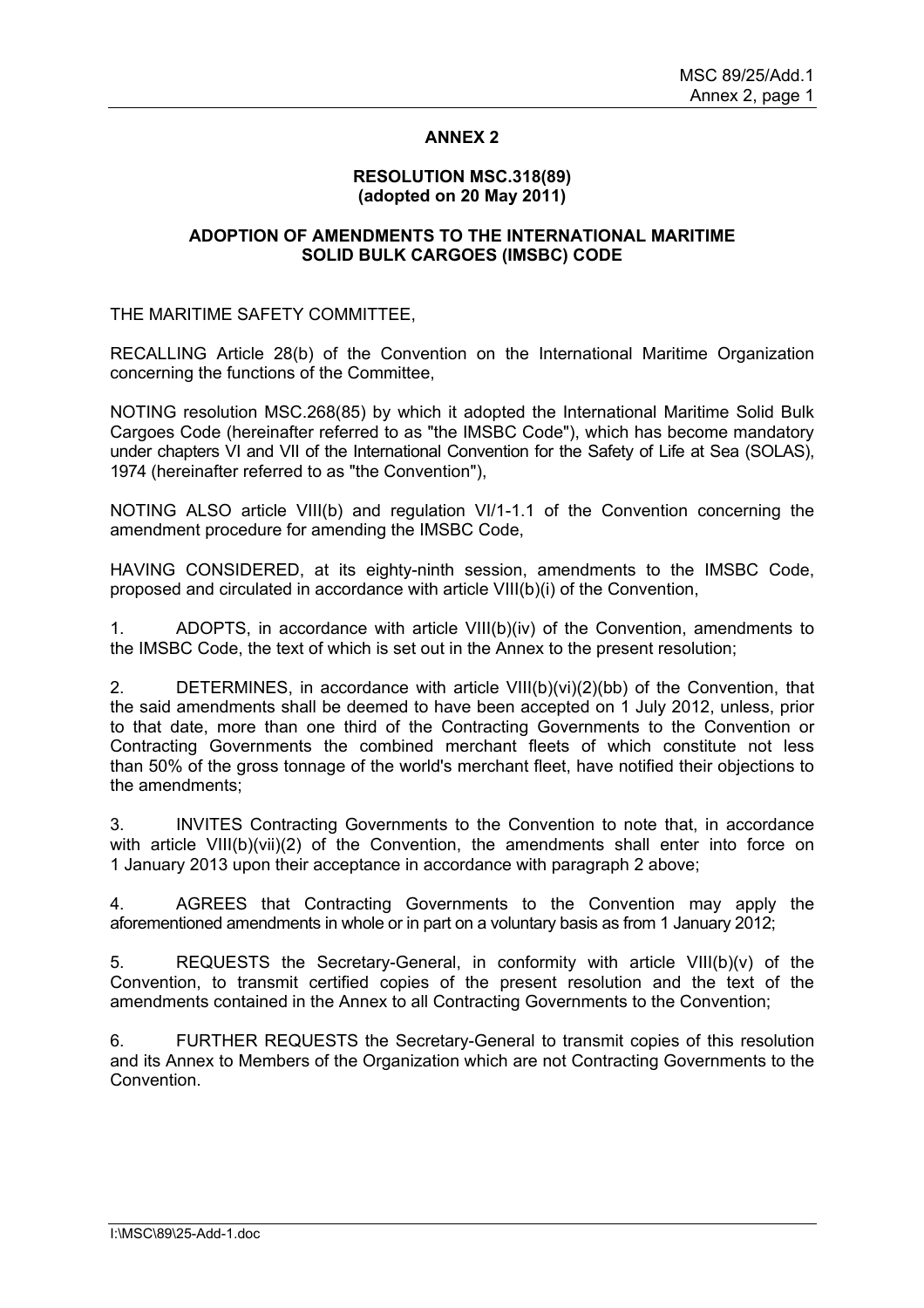# ANNEX

# **AMENDMENT 01-11 TO THE INTERNATIONAL MARITIME SOLID BULK CARGOES (IMSBC) CODE**

# **APPENDIX 1**

# **INDIVIDUAL SCHEDULES OF SOLID BULK CARGOES**

# **ALUMINIUM FERROSILICON POWDER, UN 1395**

#### **PRECAUTIONS**

1 In the second sentence, the words "competent Authority" are replaced by the word "Administration".

## **ALUMINIUM NITRATE, UN 1438**

#### **PRECAUTIONS**

2 At the end of the paragraph, the following sentence is added:

"The master and officers are to note that the ship's fixed gas fire-fighting installation will be ineffective on fires involving this cargo and that applying copious amounts of water may be necessary."

## **ALUMINIUM SILICON POWDER, UNCOATED UN 1398**

#### **PRECAUTIONS**

3 In the second sentence, the words "competent Authority" are replaced by the word "Administration".

## **AMMONIUM NITRATE UN 1942**

**with not more that 0.2% total combustible substances including any organic substance calculated as carbon, to the exclusion of any other added substance** 

#### **DESCRIPTION**

- 4 The words "Supporter of combustion. Hygroscopic." are deleted.
- 5 A new note after Description is added, as follows:

#### "*Note***:**

This schedule should only be used for substances that do not exhibit properties of class 1 when tested in accordance to Test Series 1 and 2 of class 1 (see UN Manual of Tests and Criteria, part 1).".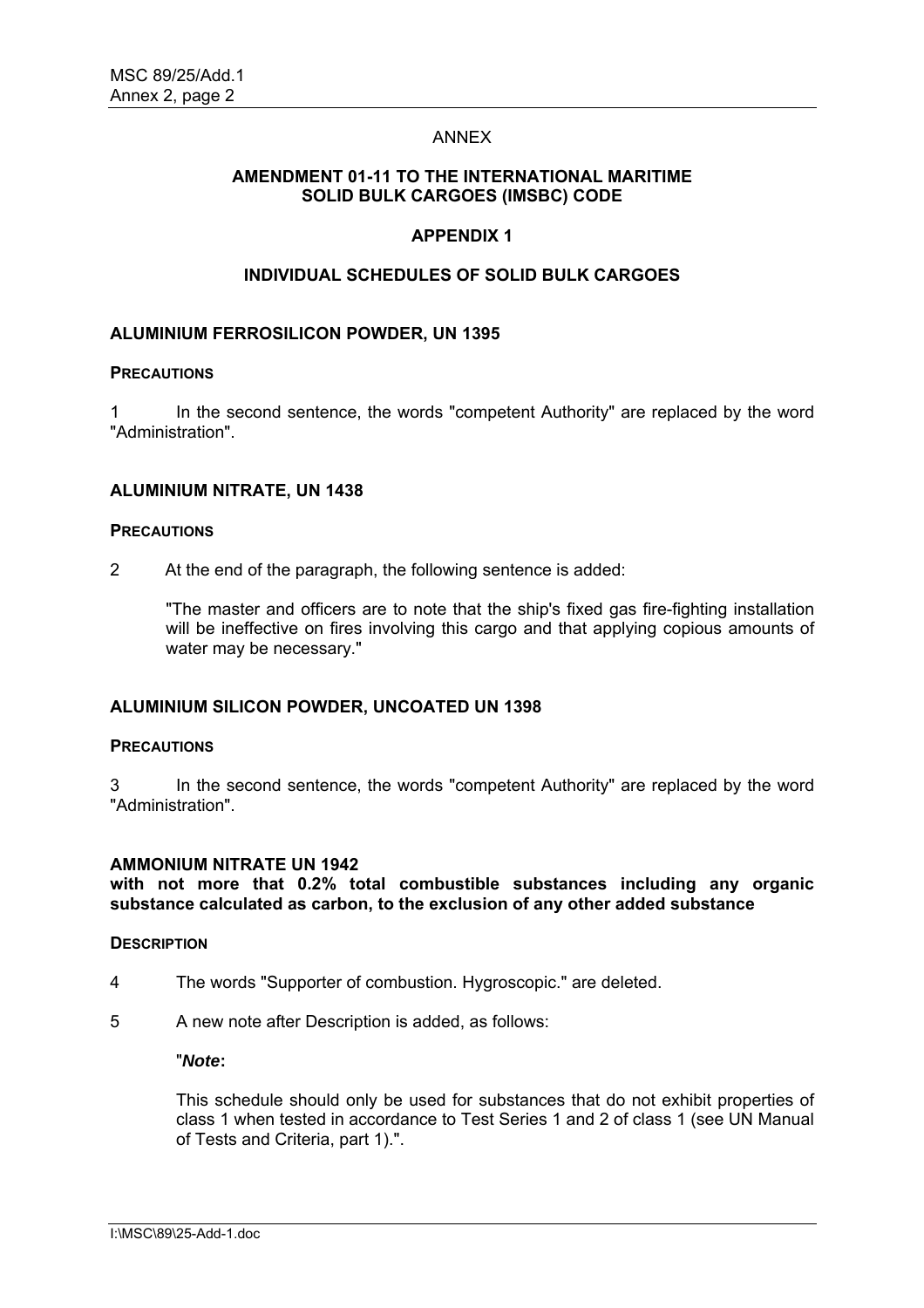# **HAZARD**

6 At the beginning of the first paragraph, the words "Oxidizer, supports combustion." are added.

In the existing first sentence, the words "these materials" are replaced by the words "this cargo".

## **STOWAGE & SEGREGATION**

8 In the first sentence, the word "should" is replaced by the word "shall".

# **LOADING**

9 In the first sentence, the references "4 and 5" are replaced by the references "4, 5 and 6".

# *During loading, the following provisions shall be complied with:*

10 The first bullet related to smoking is deleted.

# **PRECAUTIONS**

11 In the first paragraph, the existing third sentence is replaced by the following text:

"The master and officers are to note that the ship's fixed gas fire-extinguishing installation will be ineffective on the fire involving this cargo and that applying copious amount of water may be necessary."

12 In the first paragraph, the last sentence is deleted.

# **CARRIAGE**

13 A new second sentence is added, as follows:

"The temperature of this cargo shall be monitored and recorded daily during the voyage to detect decomposition, which may result in heating and oxygen depletion."

## **DISCHARGE**

14 The second sentence is replaced by the following text:

"Bunkering of fuel oil shall not be allowed. Pumping of fuel oil in spaces adjacent to the cargo spaces for this cargo, other than the engine-room, shall not be allowed."

## **EMERGENCY PROCEDURES**

15 In the provisions regarding Fire in cargo space containing this material, the word "installation" is inserted after the words "Ship's fixed gas fire-extinguishing".

16 In the provisions regarding Fire in cargo space containing this material, the words "Use copious quantities of water" are replaced by the words "Use copious amount of water and isolate the source of heat, if any".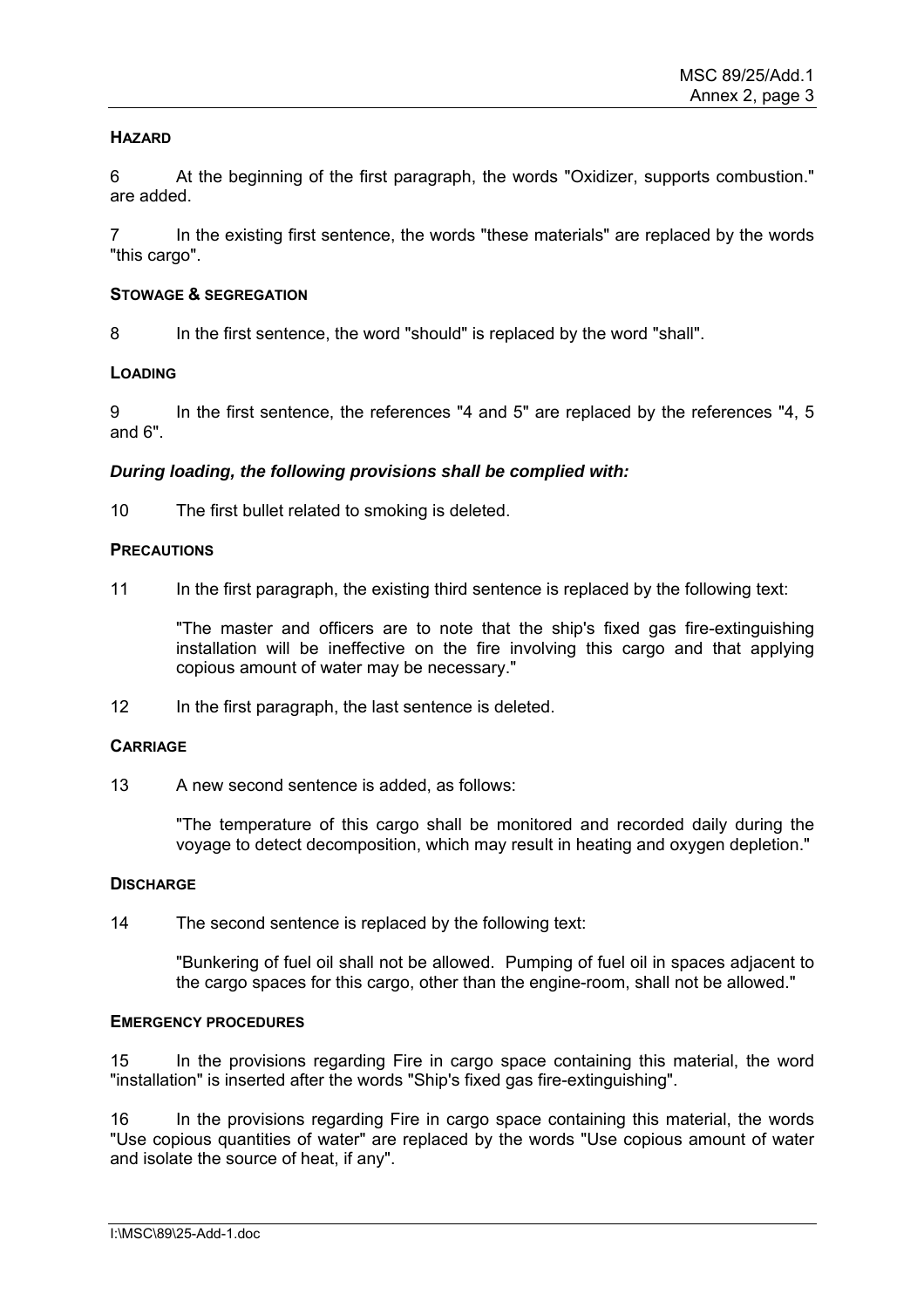# **AMMONIUM NITRATE BASED FERTILIZER UN 2067**

#### **DESCRIPTION**

17 In subparagraph .2, after the word "dolomite", the words "and/or mineral calcium sulphate" are inserted.

#### **NOTES:**

18 In note 3, the word "explosive" is deleted.

#### **STOWAGE & SEGREGATION**

19 In the fourth sentence, the words "any tank or double bottom" are replaced by the words "any tank, double bottom or pipe".

#### **LOADING**

20 In the first sentence, the references "4 and 5" are replaced by the references "4, 5 and 6".

#### **PRECAUTIONS**

21 After the first sentence, the following sentence is added:

"The master and officers are to note that the ship's fixed gas fire-extinguishing installation will be ineffective on fires involving this cargo and that applying copious amount of water may be necessary."

## **CARRIAGE**

22 In the second sentence, the words "resulting in spontaneous" are replaced by the words "which may result in".

## **DISCHARGE**

23 The first sentence is replaced by the following text:

"Bunkering of fuel oil shall not be allowed. Pumping of fuel oil in spaces adjacent to the cargo spaces for this cargo, other than the engine-room, shall not be allowed."

24 After the second new sentence, the following text is added:

"Ammonium nitrate based fertilizers are hygroscopic and may cake in overhangs, impairing safety during discharge."

#### **EMERGENCY PROCEDURES**

25 In the provisions regarding Fire in cargo space containing this material, the words "Ship's fixed fire-fighting installation" are replaced by the words "Ship's fixed gas fire-extinguishing installation".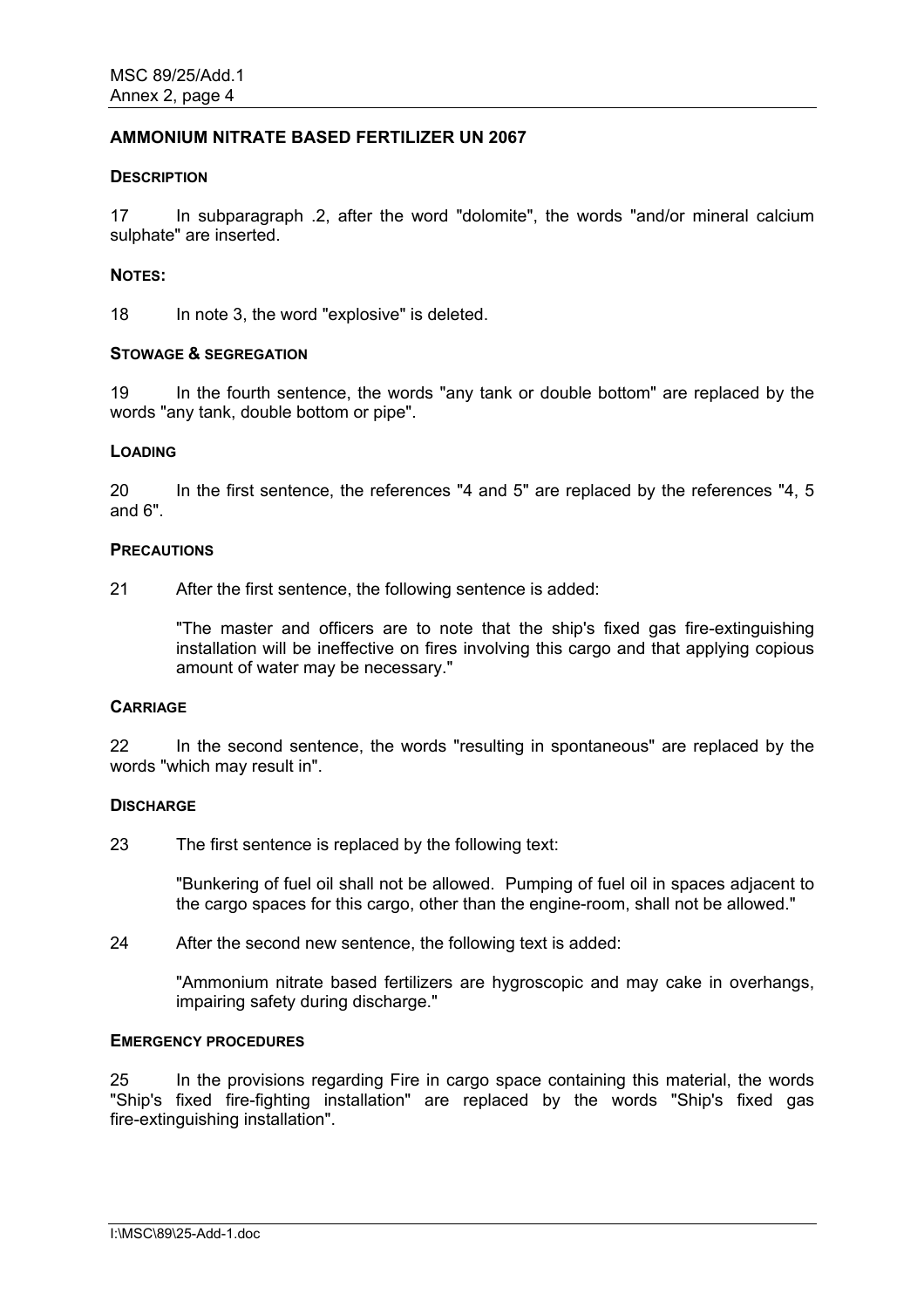26 In the provisions regarding Fire in cargo space containing this material, in the third sentence, after the word "water", the words "and isolate the source of heat, if any" are inserted.

# **AMMONIUM NITRATE BASED FERTILIZER UN 2071**

## **DESCRIPTION**

27 In the second paragraph, a footnote associated with "(see UN Manual of Tests and Criteria, part III, subsection 38.2)" is inserted, as follows:

See also section 5 of Appendix 2 to this Code."

#### **HAZARD**

28 In the first paragraph, the word "mixtures" is replaced by the word "cargoes" in the first sentence, and in the last sentence the words "mixtures is subject to the" are replaced by the words "cargoes are subject to an".

#### **STOWAGE & SEGREGATION**

29 In the last sentence, after the word "standard,", the words "this cargo shall be stowed" are inserted.

# **LOADING**

30 In the first paragraph, first sentence, the references "4 and 5" are replaced by the references "4, 5 and 6".

## *During loading, the following provisions shall be complied with:*

- 31 A new bullet is added, as follows:
	- "• As far as reasonably practicable, combustible securing and protecting materials shall not be used. When wooden dunnage is necessary, only a minimum amount shall be used."

#### **PRECAUTIONS**

32 After the first sentence, the following text is added:

"The master and officers are to note that the ship's fixed gas fire-fighting installation will be ineffective on fires involving this cargo and that applying copious amount of water may be necessary."

#### **DISCHARGE**

33 The first sentence is replaced by the following text:

"Bunkering of fuel oil shall not be allowed. Pumping of fuel oil in spaces adjacent to the cargo spaces for this cargo, other than the engine-room, shall not be allowed."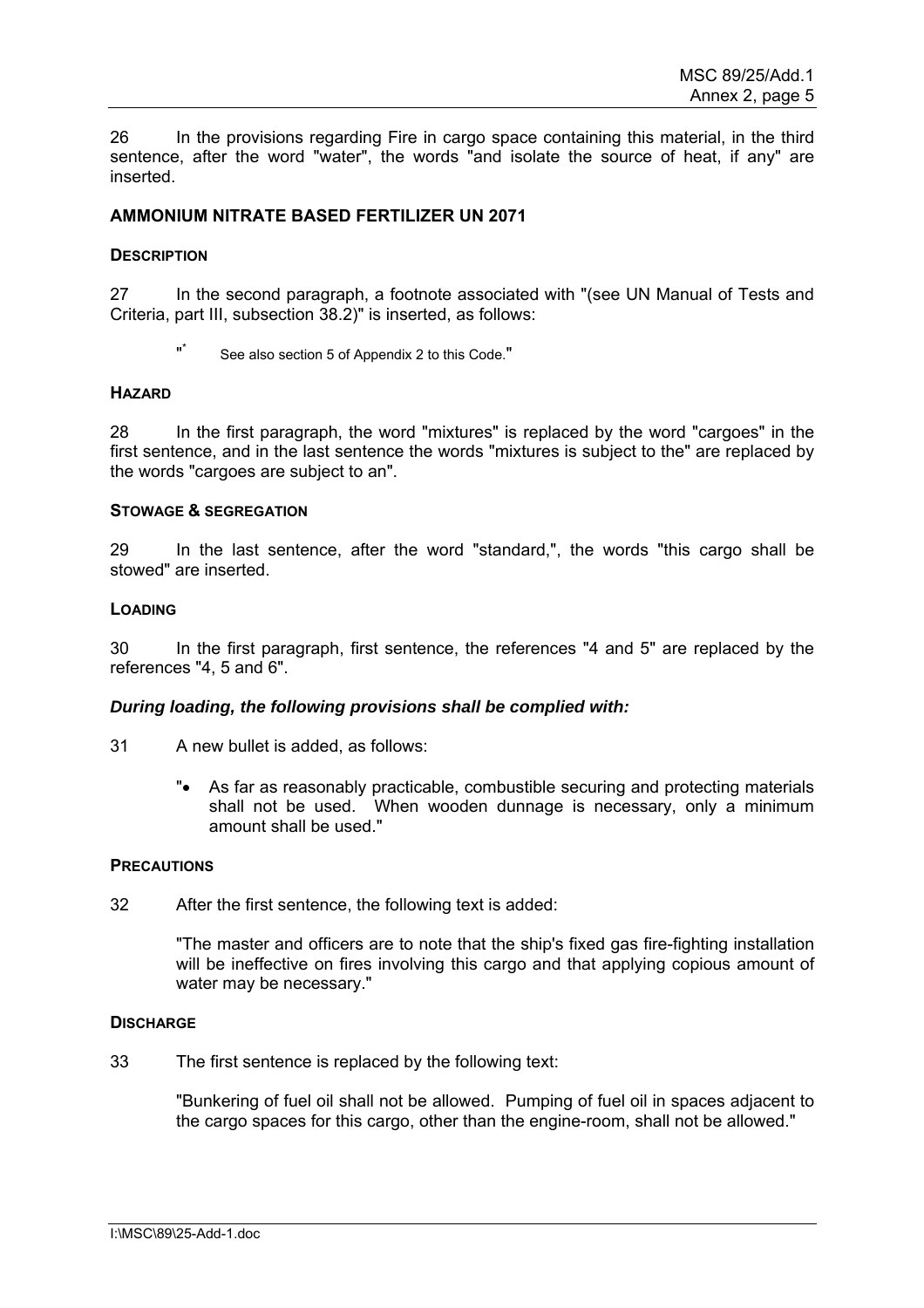34 After the second new sentence, the following sentence is added:

"Ammonium nitrate based fertilizers are hygroscopic and may cake in overhangs, impairing safety during discharge."

#### **EMERGENCY PROCEDURES**

35 In the provisions regarding Fire in cargo space containing this material, the words "Ship's fixed fire-fighting installation" are replaced by the words "Ship's fixed gas fire-extinguishing installation".

# **AMMONIUM NITRATE BASED FERTILIZER (non-hazardous)**

## **DESCRIPTION**

36 In subparagraph .2, after the word "dolomite", the words "and/or mineral calcium sulphate" are inserted.

37 In subparagraph .4, a footnote associated with "(see UN Manual of Tests and Criteria, part III, subsection 38.2)" is inserted, as follows:

#### **HAZARD**

38 The entire text under this heading is replaced by the following text:

"This cargo is non combustible or has a low fire risk. Even though this cargo is classified as non-hazardous, some of the properties of the ammonium nitrate based fertilizer classified in class 9 under UN 2071 are exhibited when heated strongly. When this cargo is heated strongly, it will decompose and give off toxic gases with the risk of toxic fumes in the cargo space, adjacent spaces and on deck. Monitoring of the cargo temperature may give an early indication of decomposition. Fertilizer dust might be irritating to skin and mucous membranes. It is hygroscopic cargo and will cake if wet."

## **STOWAGE & SEGREGATION**

39 In the third sentence, the words "any tank or double bottom" are replaced by the words "any tank, double bottom or pipe".

40 In the fourth sentence, after the words "this type", the word "should" is replaced by the word "shall".

41 In the fifth sentence, the word "barrier" is replaced by the word "arrangement".

42 In the last paragraph, the last sentence is replaced by the following text:

"This requirement need not apply if the bulkhead is class A-60 or to short international voyages."

 <sup>&</sup>quot;\* See also section 5 of Appendix 2 to this Code."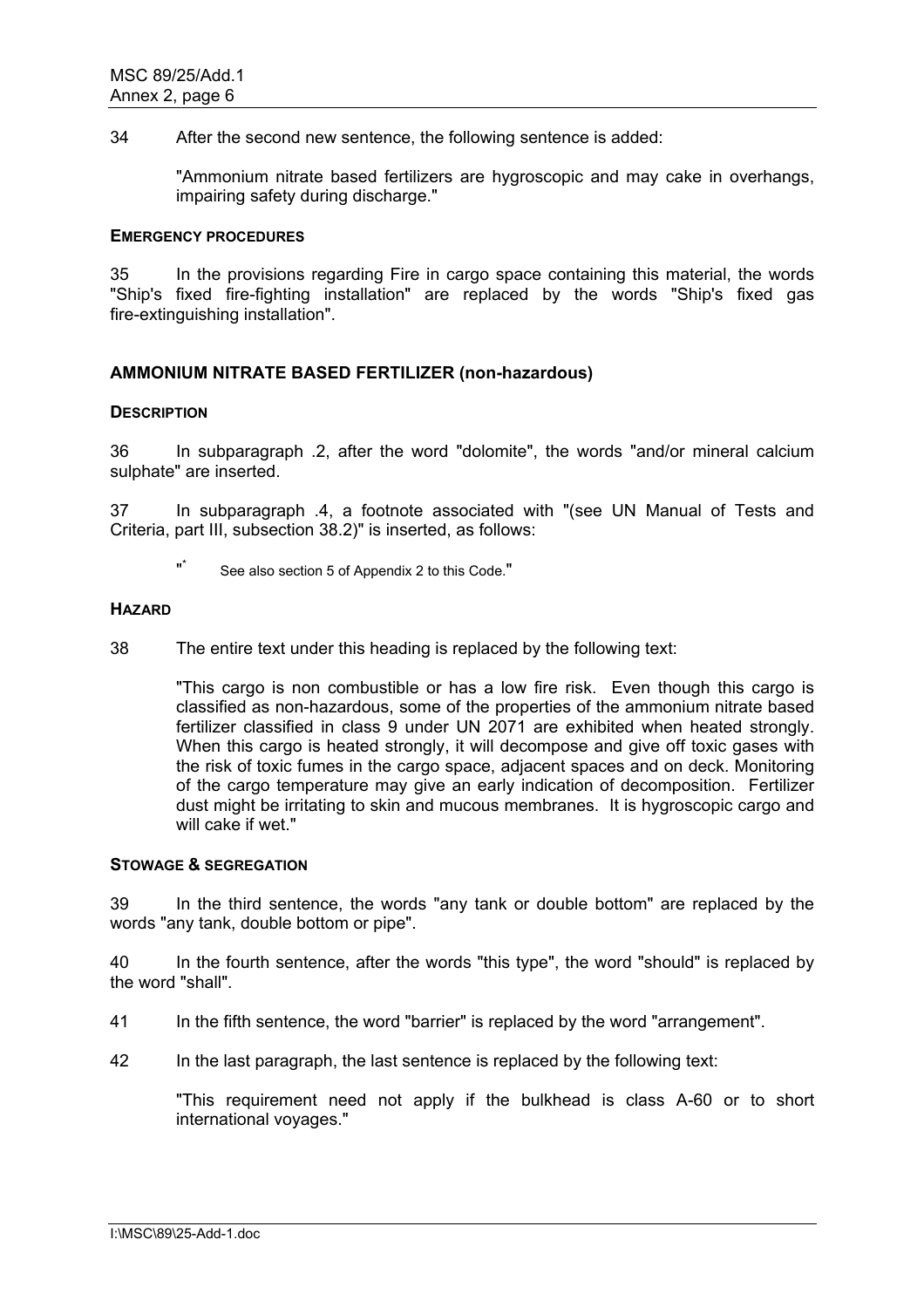## **LOADING**

43 In the first paragraph, first sentence, the references "4 and 5" are replaced by the references "4, 5 and 6".

## **PRECAUTIONS**

44 After the first sentence, the following text is added:

"The master and officers are to note that the ship's fixed gas fire-fighting installation will be ineffective on fires involving this cargo and that applying copious amount of water may be necessary."

## **CARRIAGE**

45 The second sentence is deleted.

# **DISCHARGE**

46 The first sentence is replaced by the following text:

"Bunkering of fuel oil shall not be allowed. Pumping of fuel oil in spaces adjacent to the cargo spaces for this cargo, other than the engine-room, shall not be allowed. Ammonium nitrate based fertilizers are hygroscopic and may cake in overhangs, impairing safety during discharge."

## **EMERGENCY PROCEDURES**

47 In the provisions regarding Fire in cargo space containing this material, the words "Ship's fixed fire-fighting installation" are replaced by the words "Ship's fixed gas fire-extinguishing installation".

48 In the provisions regarding Fire in cargo space containing this material, in the third sentence, after the word "water", the words "and isolate the source of heat, if any" are inserted.

# **AMMONIUM SULPHATE**

## **HAZARD**

49 At the end of the paragraph, the following text is added:

"This cargo is hygroscopic and will cake if wet."

## **LOADING**

50 In the last sentence, the references " 4 and 5" are replaced by the references "4, 5 and 6".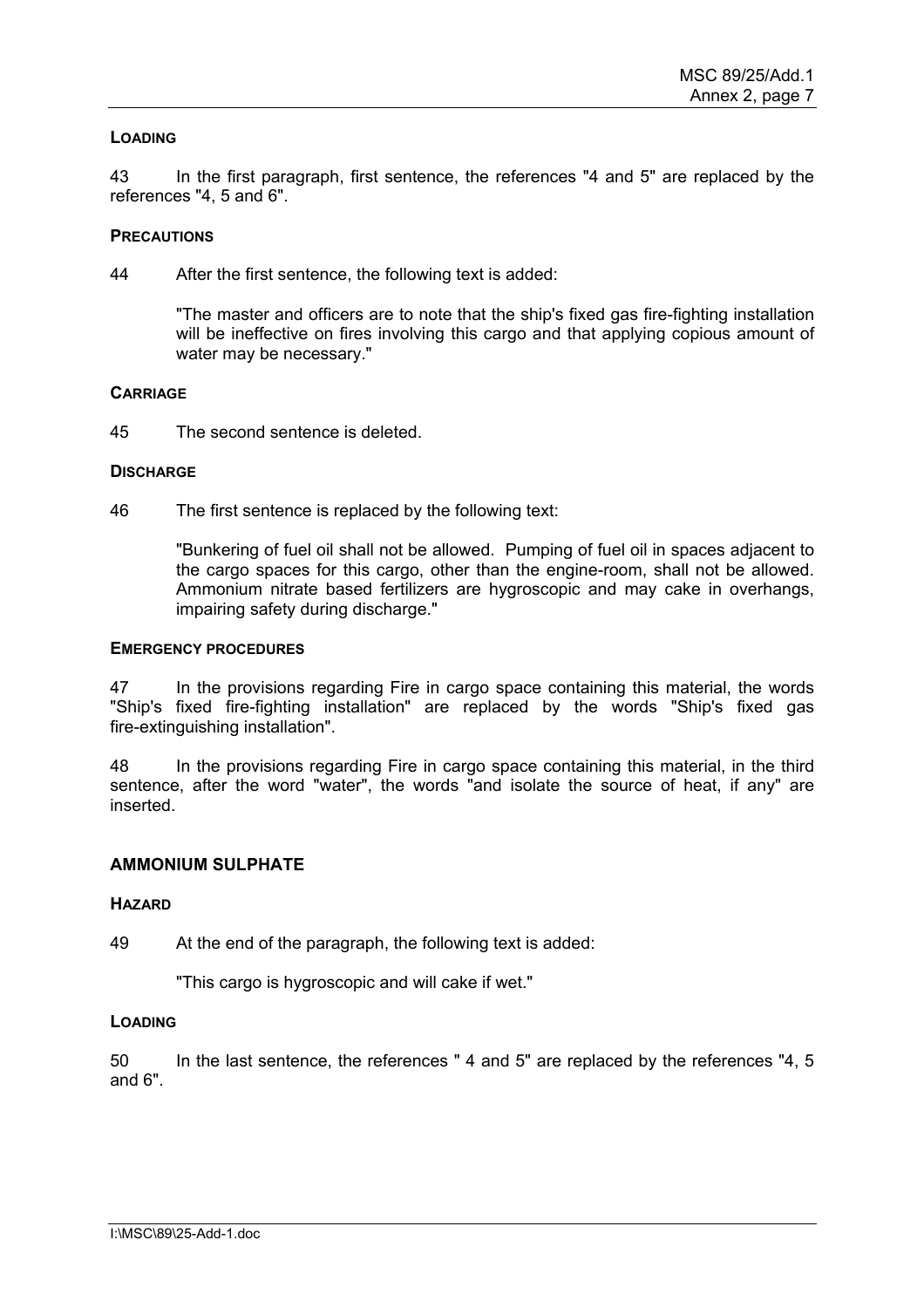#### **DISCHARGE**

51 At the beginning of the paragraph, the following text is added:

"Ammonium sulphate is hygroscopic and may cake in overhangs, impairing safety during discharge."

## **BARIUM NITRATE, UN 1446**

#### **PRECAUTIONS**

52 At the end of the paragraph, the following text is added:

"The master and officers are to note that the ship's fixed gas fire-fighting installation will be ineffective on fires involving this cargo and that applying copious amount of water may be necessary."

## **BORAX (PENTAHYDRATE CRUDE)**

#### **DISCHARGE**

53 At the beginning of the paragraph, the following text is added:

"Borax (pentahydrate crude) is hygroscopic and may cake in overhangs, impairing safety during discharge."

## **BORAX, ANHYDROUS (crude or refined)**

## **LOADING**

54 The references "4 and 5" are replaced by the references "4, 5 and 6".

## **DISCHARGE**

55 At the beginning of the paragraph, the following text is added:

"Borax anhydrous (crude or refined) is hygroscopic and may cake in overhangs, impairing safety during discharge."

# **BROWN COAL BRIQUETTES**

#### **HAZARD**

56 The text is replaced by the following text:

"This cargo is easily ignited, is liable to heat spontaneously, may ignite spontaneously and may deplete oxygen in the cargo space."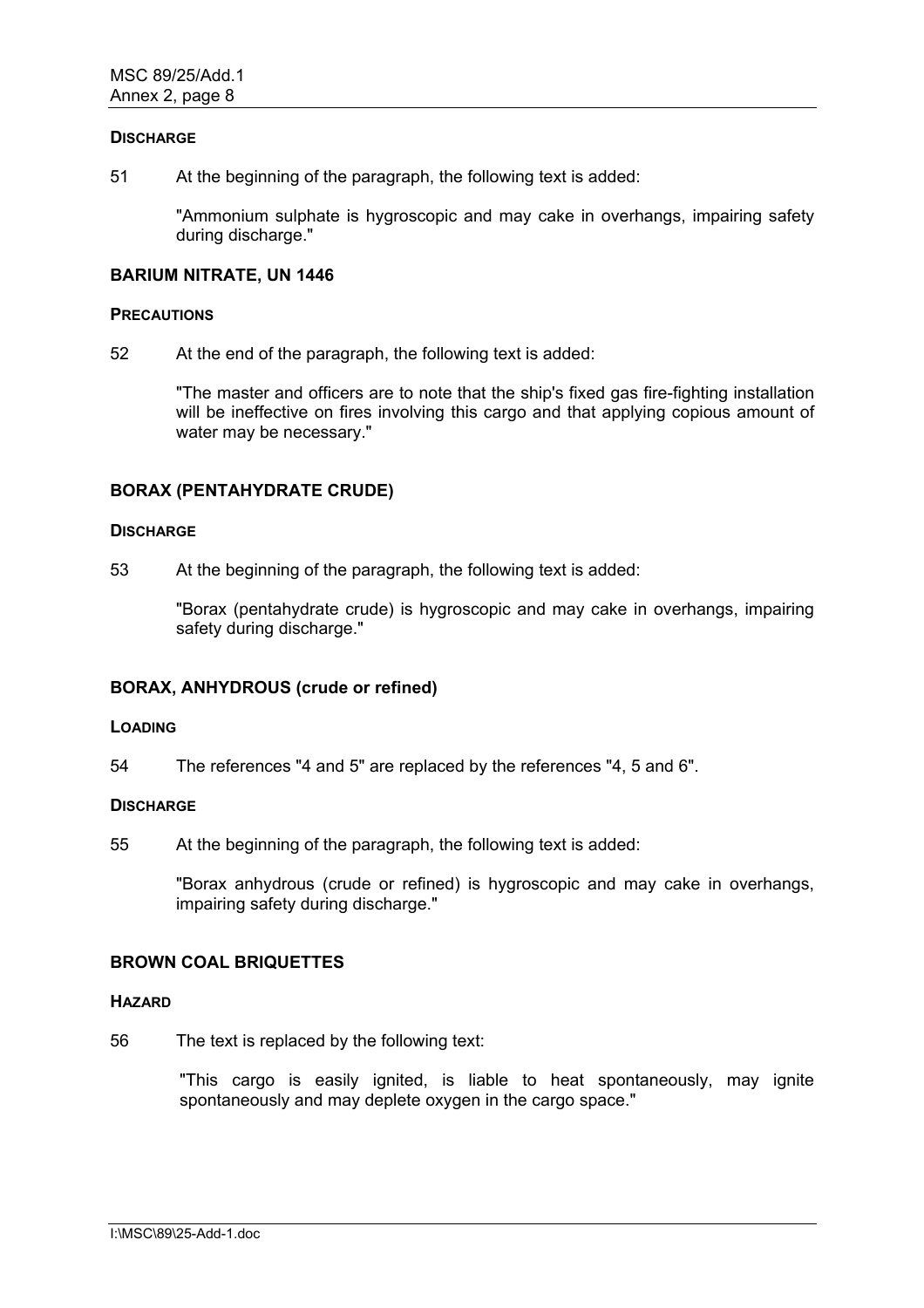## **APPENDIX**

57 In paragraph 1.1, in the section for Precautions, the words "and opening cargo space enclosures" are deleted.

# **CALCIUM NITRATE, UN 1454**

## **PRECAUTIONS**

58 At the end of the paragraph, the following text is added:

"The master and officers are to note that the ship's fixed gas fire-fighting installation will be ineffective on fires involving this cargo and that applying copious amount of water may be necessary."

#### **DISCHARGE**

59 At the beginning of the paragraph, the following text is added:

"Calcium nitrate is hygroscopic and may cake in overhangs, impairing safety during discharge."

# **CALCIUM NITRATE FERTILIZER**

#### **LOADING**

60 The references "4 and 5" are replaced by the references "4, 5 and 6".

# **CLAY**

## **CLEAN-UP**

61 The text is replaced by "After discharge of this cargo, particular attention shall be given to the bilge wells of the cargo spaces".

## **DIAMMONIUM PHOSPHATE (D.A.P.)**

# **LOADING**

62 The references "4 and 5" are replaced by the references "4, 5 and 6".

## **DISCHARGE**

63 At the beginning of the paragraph, the following text is added:

"Diammonium phosphate is hygroscopic and may cake in overhangs, impairing safety during discharge."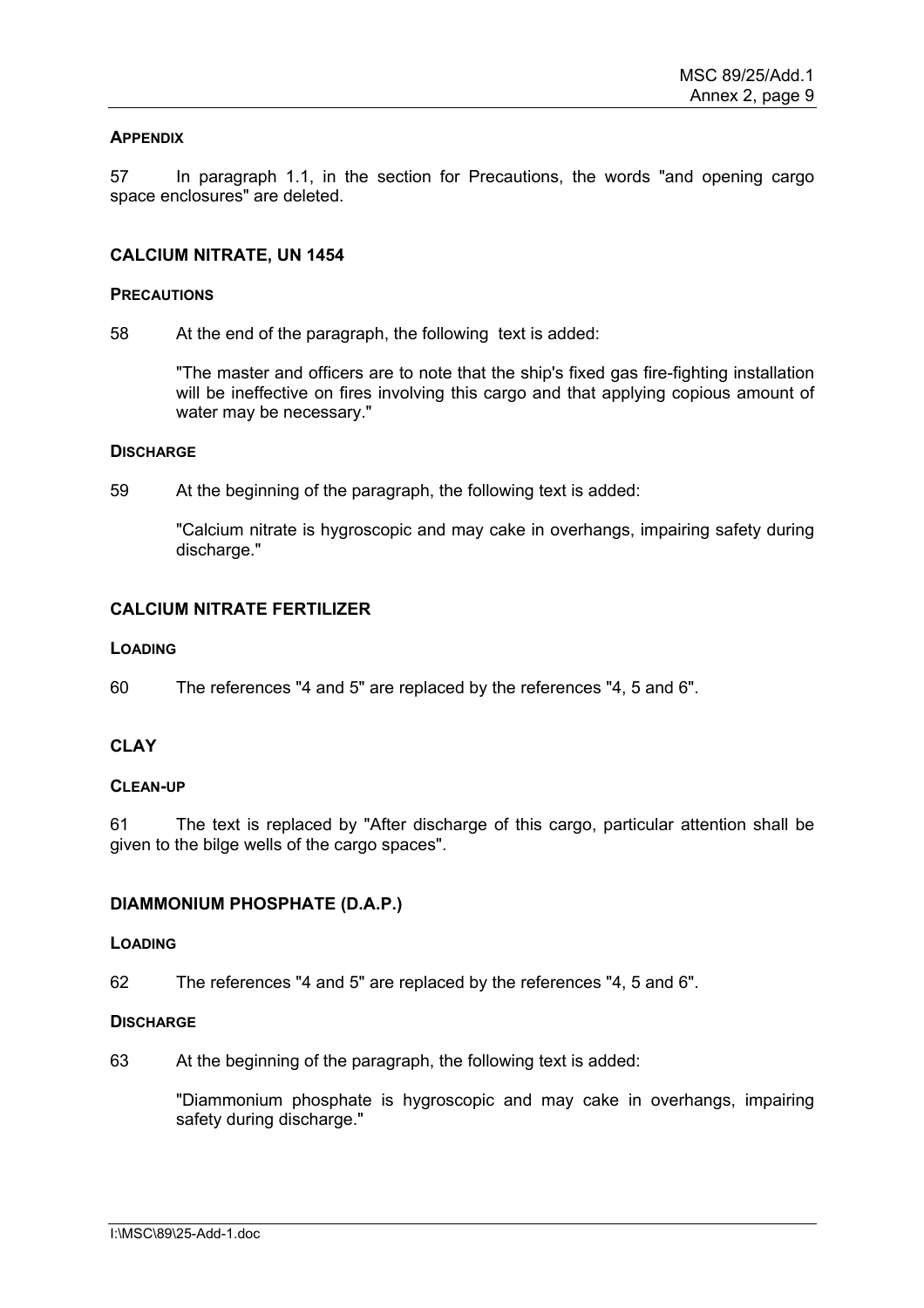# **DISTILLERS DRIED GRAINS WITH SOLUBLES**

64 After existing schedule on DIRECT REDUCED IRON (C), the new schedule on DISTILLERS DRIED GRAINS WITH SOLUBLES is added, as follows:

## "**DISTILLERS DRIED GRAINS WITH SOLUBLES**

#### **DESCRIPTION**

A dried blend of coarse grains and condensed distillers solubles that remain after the fermentation of the starch fraction of corn with yeasts and enzymes to produce ethanol and carbon dioxide. Yellowish brown in colour with a cooked corn odour. Moisture content not more than 13% and oil content not more than 11%. This schedule is not applicable to wet distillers grain (WDG) and distillers dried grain (DDG), which are not transported in bulk.

#### **CHARACTERISTICS**

| <b>ANGLE OF REPOSE</b> | <b>BULK DENSITY (kg/m<sup>3</sup>)</b> | STOWAGE FACTOR $(m^3/t)$ |
|------------------------|----------------------------------------|--------------------------|
| Not applicable         | 450 to 520                             | 1.92 to 2.22             |
| <b>SIZE</b>            | <b>CLASS</b>                           | <b>GROUP</b>             |
| Not applicable         | Not applicable                         |                          |

#### **HAZARD**

No special hazards.

This cargo is non-combustible or has a low fire risk.

#### **STOWAGE & SEGREGATION**

No special requirements.

#### **HOLD CLEANLINESS**

Clean and dry as relevant to the hazards of the cargo.

## **WEATHER PRECAUTIONS**

This cargo shall be kept as dry as practicable. This cargo shall not be handled during precipitation. During handling of this cargo all non-working hatches of the cargo spaces into which this cargo is loaded shall be closed.

## **LOADING**

Load in open unconfined areas. Trim in accordance with the relevant provision required under sections 4 and 5 of the Code.

#### **PRECAUTIONS**

No special requirements.

#### **VENTILATION**

No special requirements.

## **CARRIAGE**

Hatches of the cargo spaces carrying this cargo shall be weathertight to prevent the ingress of water.

## **DISCHARGE**

If this cargo has hardened, it shall be trimmed to avoid the formation of overhanging faces, as necessary.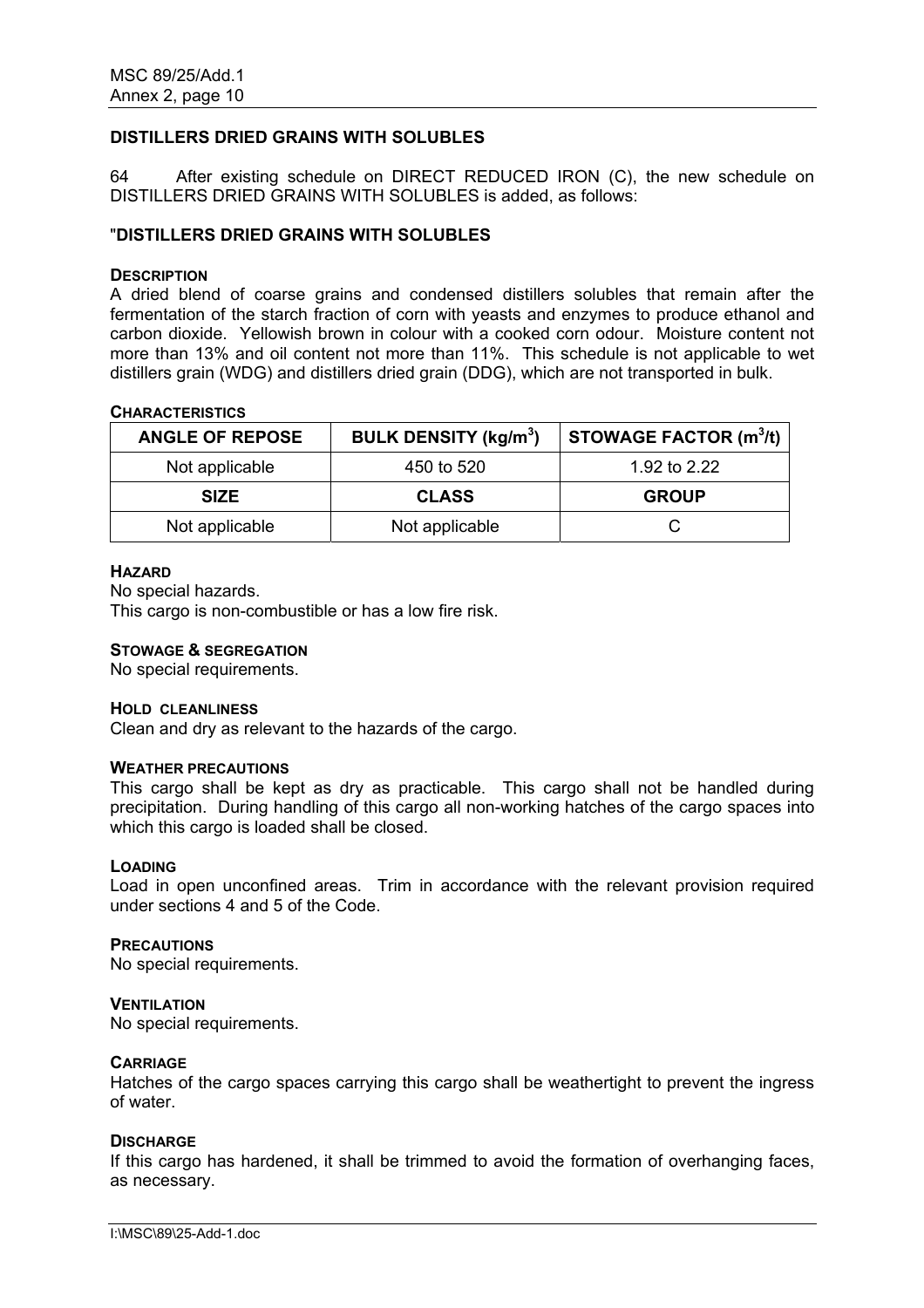**CLEAN-UP** No special requirements."

# **FERROPHOSPHORUS (including briquettes)**

## **CARRIAGE**

65 The text is replaced by the following text:

"For quantitative measurement of flammable and toxic gases such as Phosphine, which may be evolved from this cargo in accordance with the cargo information, suitable detectors for each gas or combination of gases shall be on board while this cargo is carried. The detectors shall be of certified safe type for use in explosive atmosphere. The concentrations of these gases in the cargo spaces carrying this cargo shall be measured regularly, during the voyage, and the results of the measurements shall be recorded and kept on board."

# **FERROSILICON UN 1408**

## **APPENDIX – DETAILED REQUIREMENTS**

66 In the first sentence, the words "competent Authority" are replaced by the word "Administration", in all cases.

## **FERROSILICON with 25% to 30% silicon, or 90% or more silicon**

## **LOADING**

67 The second sentence is replaced by the following text:

"As the density of the cargo is extremely high, the tanktop may be overstressed unless the cargo is evenly spread across the tanktop for homogenous weight distribution. Due consideration shall be paid to ensure that the tanktop is not overstressed during voyage and during loading by a pile of the cargo. Refer to the appendix to this schedule."

## **APPENDIX – DETAILED REQUIREMENTS**

68 In the first and second sentences, the words "competent Authority" are replaced by the word "Administration".

## **FERROUS SULPHATE HEPTAHYDRATE**

69 After existing schedule on FERROUS METAL BORINGS, SHAVINGS, TURNINGS or CUTTINGS UN 2793, a new schedule on FERROUS SULPHATE HEPTAHYDRATE is added, as follows: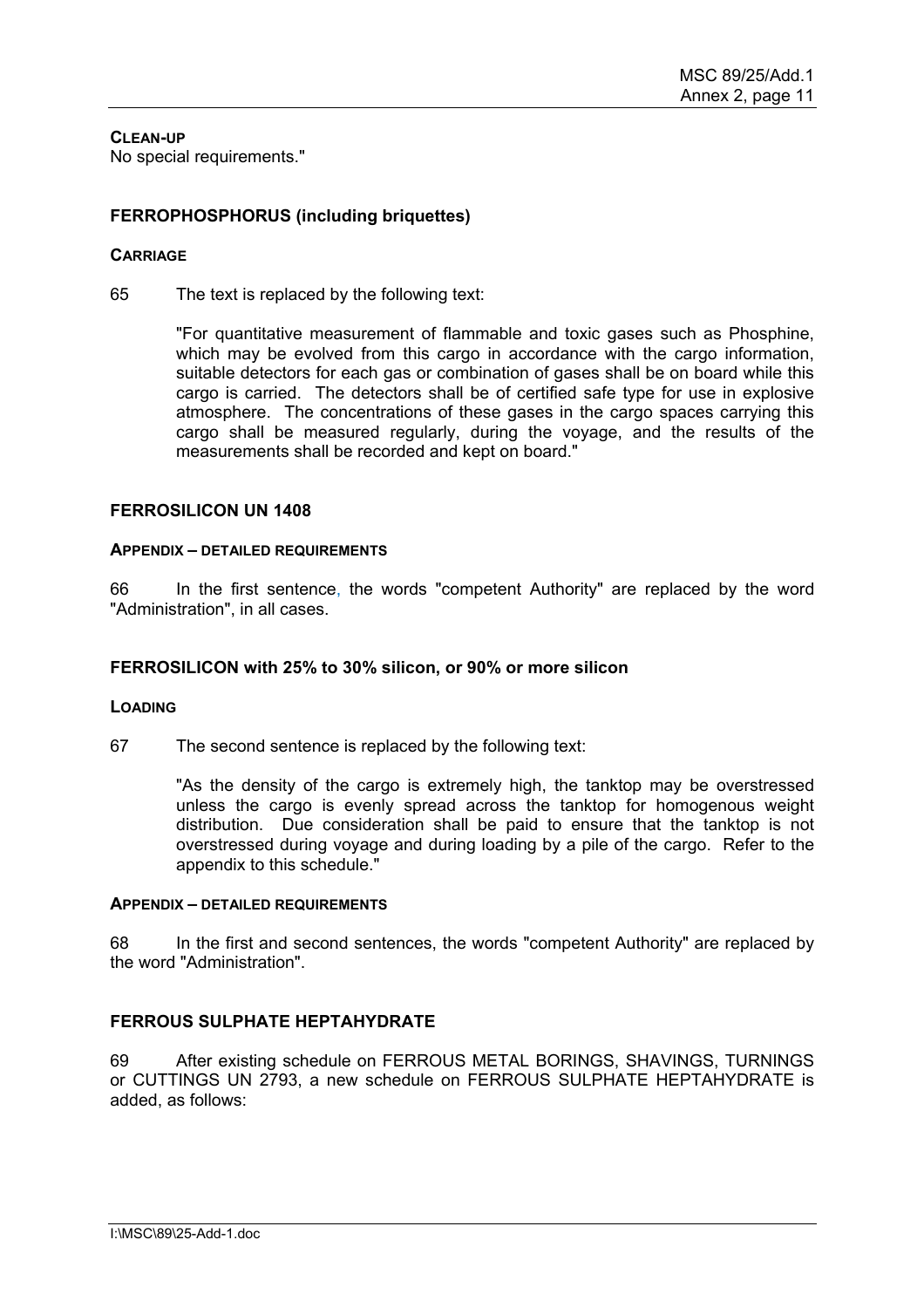## "**FERROUS SULPHATE HEPTAHYDRATE**

#### **DESCRIPTION**

Pale green crystals. Highly soluble in water. Product commonly referred to as "Copperas".

#### **CHARACTERISTICS**

| <b>ANGLE OF REPOSE</b> | <b>BULK DENSITY (kg/m<sup>3</sup>)</b> | <b>STOWAGE FACTOR (m<sup>3</sup>/t)</b> |
|------------------------|----------------------------------------|-----------------------------------------|
| Not applicable         | 750 to 1250                            | $0.8$ to 1.3                            |
| <b>SIZE</b>            | <b>CLASS</b>                           | <b>GROUP</b>                            |
| Crystals               | Not applicable                         |                                         |

#### **HAZARD**

Harmful if swallowed. Causes serious eye irritation. Causes skin irritation.

This cargo is non-combustible or has a low fire-risk.

Tends to caking when damp.

This cargo is highly soluble and will be acidic when wet.

Excessive levels spilt into water systems may result in oxygen depletion from the water.

#### **STOWAGE & SEGREGATION**

"Separated from" Oxidizing substances.

#### **HOLD CLEANLINESS**

Clean and dry as relevant to the hazards of the cargo.

#### **WEATHER PRECAUTIONS**

This cargo shall be kept as dry as practicable. It shall not be handled during precipitation. During handling of this cargo all non-working hatches of the cargo spaces into which this cargo is loaded shall be closed.

#### **LOADING**

Trim in accordance with the relevant provision required under sections 4 and 5 of the Code.

## **PRECAUTIONS**

Avoid contact with eyes and skin. Persons who may be in contact with the product shall wear protective clothing, gloves and eye protection. Typically, this is a non-dusty product, however, in particularly dry conditions, if dust is generated a filter mask shall also be worn. Bilge wells shall be clean, dry and covered, as appropriate, to prevent ingress of the cargo.

#### **VENTILATION**

The cargo spaces carrying this cargo shall not be ventilated during voyage.

## **CARRIAGE**

Hatches of the cargo spaces shall be weathertight to prevent water ingress.

#### **DISCHARGE**

If this cargo has hardened, it shall be trimmed to avoid the formation of overhangs, as necessary.

## **CLEAN-UP**

After discharge of this cargo, the cargo spaces and the bilge wells shall be swept clean and then thoroughly washed out."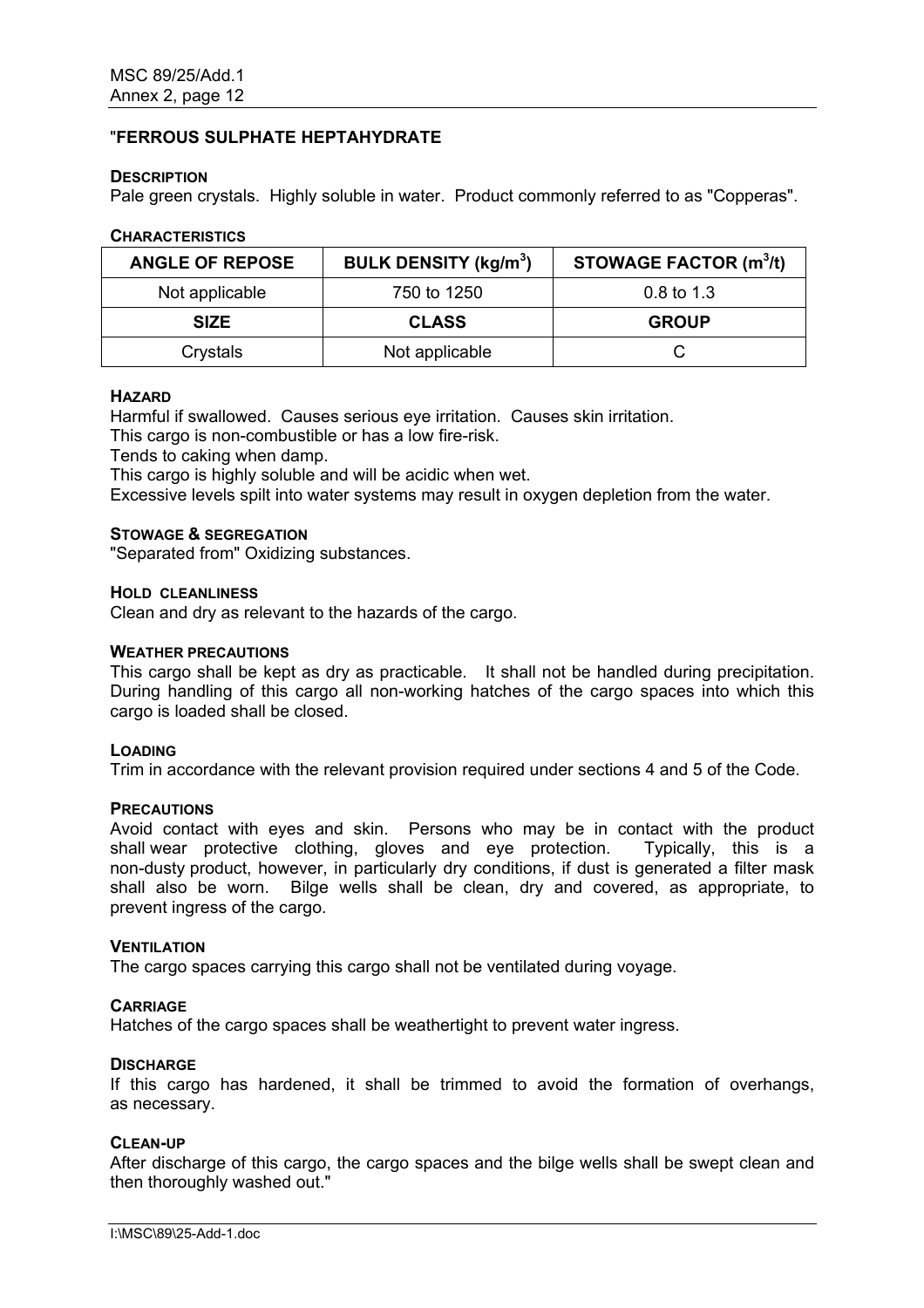# **FERTILIZERS WITHOUT NITRATES (non-hazardous)**

#### **DISCHARGE**

70 At the beginning of the paragraph, the following text is added:

"Fertilizers without nitrates are hygroscopic and may cake in overhangs, impairing safety during discharge."

# **FLY ASH**

71 In the title of the schedule of FLY ASH, the word ", DRY" is added.

# **FLY ASH, WET**

72 After existing schedule on FLY ASH, a new schedule on FLY ASH, WET is added, as follows:

## "**FLY ASH, WET**

## **DESCRIPTION**

Greyish powder. This cargo is a mixture of the light, finely divided dusty fine powder residue from coal and oil fired power stations and water (not less than 10% of water). Ammonia odour.

## **CHARACTERISTICS**

| <b>ANGLE OF REPOSE</b> | <b>BULK DENSITY (kg/m<sup>3</sup>)</b> | <b>STOWAGE FACTOR (m<sup>3</sup>/t)</b> |
|------------------------|----------------------------------------|-----------------------------------------|
| Not applicable         | 900 to 1300                            | $0.77 - 1.11$                           |
| <b>SIZE</b>            | <b>CLASS</b>                           | <b>GROUP</b>                            |
| Under 1 mm             | Not applicable                         |                                         |

#### **HAZARD**

Wet fly ash is liable to flow if it has sufficiently high moisture content. It is non-combustible or has a low fire-risk.

## **STOWAGE & SEGREGATION**

"Separated from" foodstuffs.

#### **HOLD CLEANLINESS**

No special requirements.

#### **WEATHER PRECAUTIONS**

When a cargo is carried in a ship other than specially constructed or fitted cargo ship complying with the requirements in subsection 7.3.2 of this Code, the following provisions shall be complied with:

- .1 The moisture content of the cargo shall be kept less than its TML during voyage.
- .2 Unless expressly provided otherwise in this individual schedule, the cargo shall not be handled during precipitation.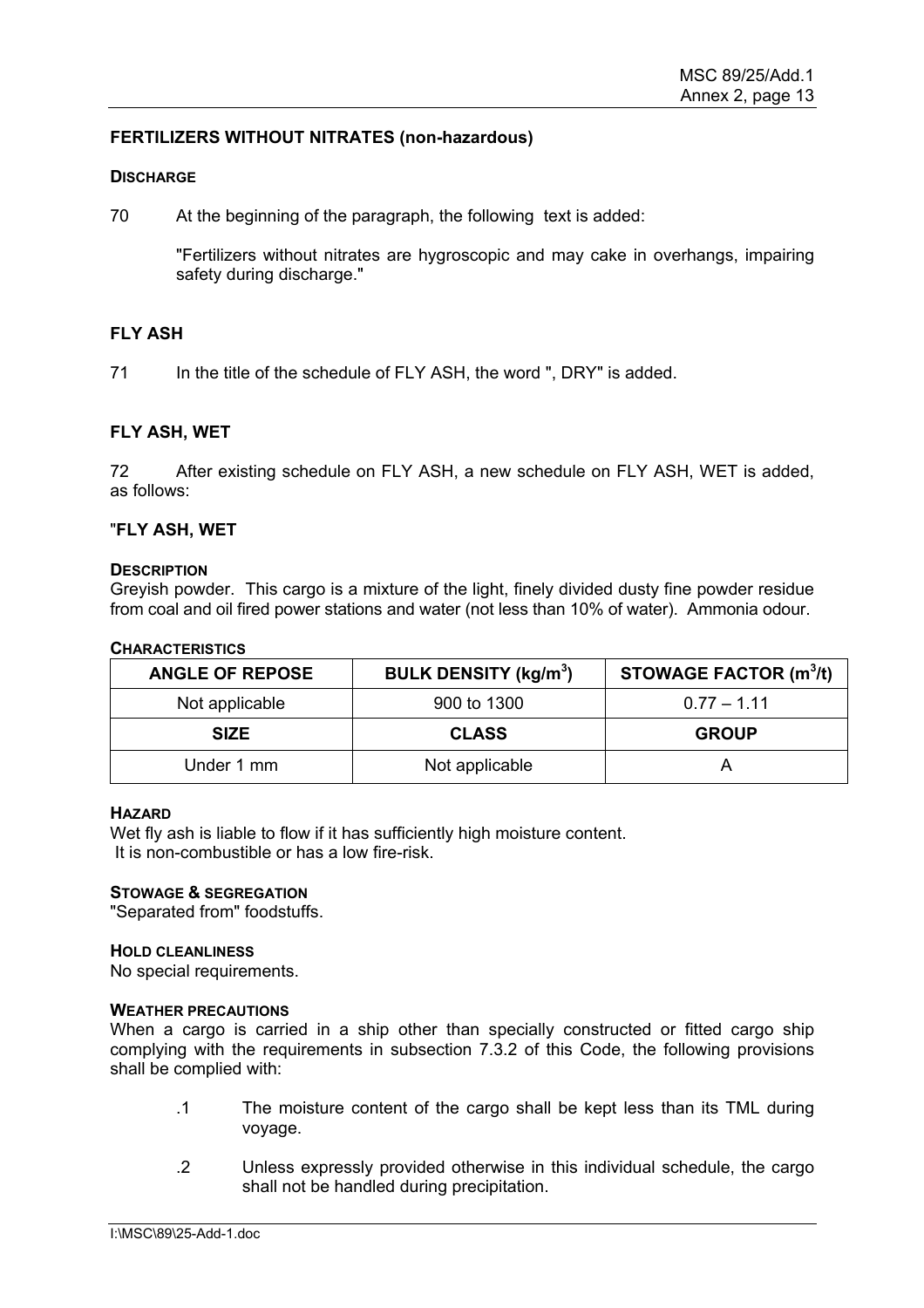- .3 Unless expressly provided otherwise in this individual schedule, during handling of the cargo, all non-working hatches of the cargo spaces into which the cargo is loaded or to be loaded shall be closed.
- .4 The cargo may be handled during precipitation provided that the actual moisture content of the cargo is sufficiently less than its TML so that the actual moisture content is not liable to be increased beyond the TML by the precipitation.
- .5 The cargo in a cargo space may be discharged during precipitation provided that the total amount of the cargo in the cargo space is to be discharged in the port.

# **LOADING**

Trim in accordance with the relevant provisions required under sections 4 and 5 of the Code.

## **PRECAUTIONS**

Bilge wells shall be clean, dry and covered as appropriate, to prevent ingress of the cargo.

# **VENTILATION**

The cargo spaces carrying this cargo shall not be ventilated during voyage.

# **CARRIAGE**

The appearance of the surface of this cargo shall be checked regularly during voyage. If free water above the cargo or fluid state of the cargo is observed during voyage, the master shall take appropriate actions to prevent cargo shifting and potential capsize of the ship, and give consideration to seeking emergency entry into a place of refuge.

## **DISCHARGE**

No special requirements.

## **CLEAN-UP**

After discharge of this cargo, the bilge wells and the scuppers of the cargo spaces shall be checked and any blockage in the bilge wells and the scuppers shall be removed."

## **GRANULAR FERROUS SULPHATE**

73 After the new schedule on FLY ASH, WET, a new schedule on GRANULAR FERROUS SULPHATE is added, as follows:

## "**GRANULAR FERROUS SULPHATE**

## **DESCRIPTION**

Grey to brown granules. Absorbs moisture and is highly soluble in water.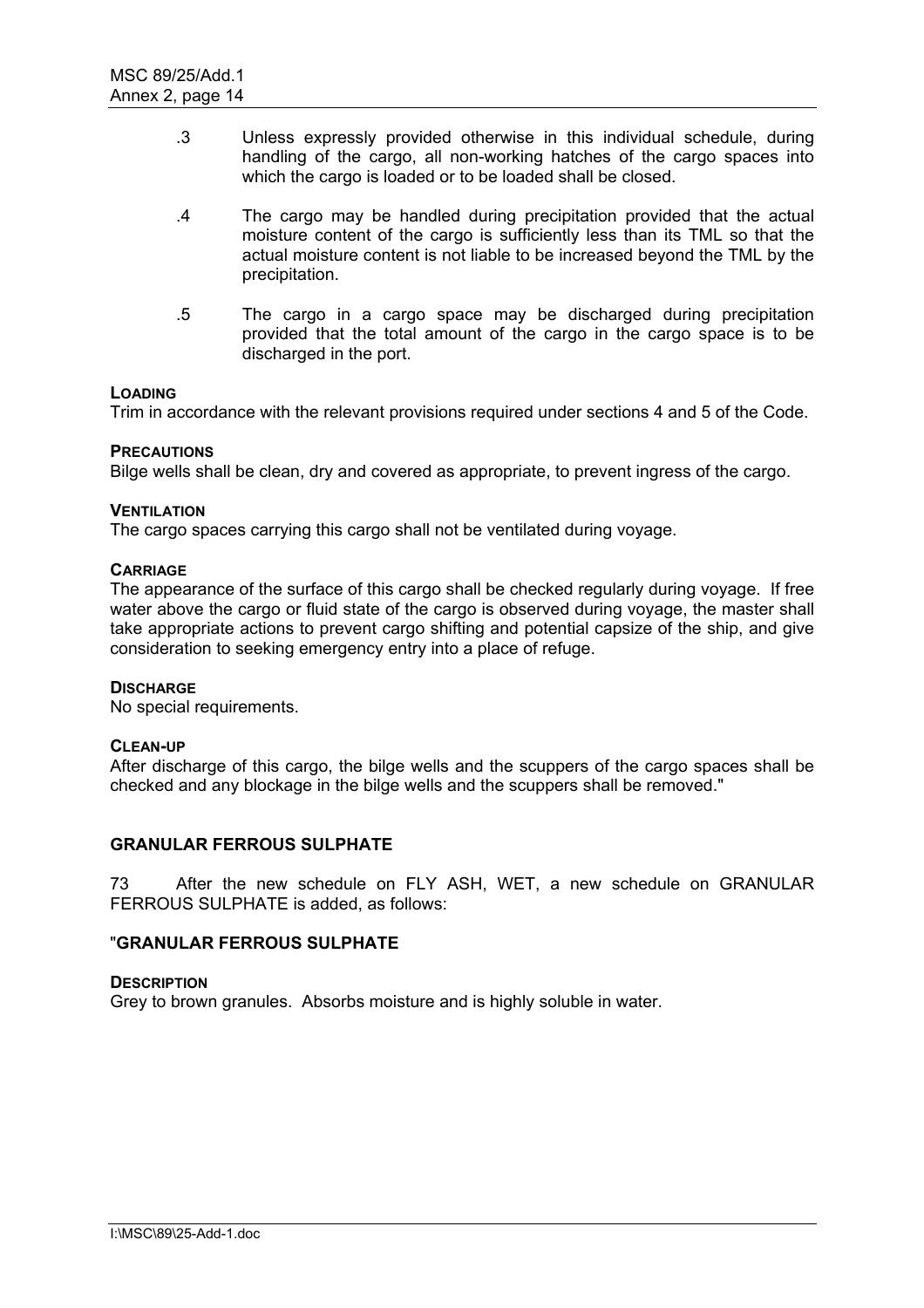**CHARACTERISTICS**

| <b>ANGLE OF REPOSE</b>       | <b>BULK DENSITY (kg/m<sup>3</sup>)</b> | <b>STOWAGE FACTOR (m<sup>3</sup>/t)</b> |
|------------------------------|----------------------------------------|-----------------------------------------|
| $30^{\circ}$ to $45^{\circ}$ | 1100 to 1600                           | $0.63 - 0.9$                            |
| <b>SIZE</b>                  | <b>CLASS</b>                           | <b>GROUP</b>                            |
| Up to $15 \text{ mm}$        | Not applicable                         |                                         |

## **HAZARD**

Harmful if swallowed. Causes serious eye irritation. Causes skin irritation.

This cargo is non-combustible or has a low fire-risk.

Tends to caking when damp.

It is highly soluble and will be acidic when wet.

Excessive levels spilt into water systems may result in oxygen depletion from the water.

## **STOWAGE & SEGREGATION**

"Separated from" oxidizing substances.

## **HOLD AND CLEANLINESS**

Clean and dry as relevant to the hazards of the cargo.

#### **WEATHER PRECAUTIONS**

This cargo shall be kept as dry as practicable. It shall not be handled during precipitation. During handling of this cargo all non-working hatches of the cargo spaces into which this cargo is loaded shall be closed.

#### **LOADING**

Trim in accordance with the relevant provision required under sections 4, 5 and 6 of the Code.

## **PRECAUTIONS**

Avoid contact with eyes and skin. Persons who may be in contact with the product shall wear protective clothing, gloves and eye protection. Minimize dust generation when loading. If dust is generated a filter mask shall also be worn.

Bilge wells shall be clean, dry and covered as appropriate, to prevent ingress of the cargo.

#### **VENTILATION**

The cargo spaces carrying this cargo shall not be ventilated during voyage.

## **CARRIAGE**

Hatches of the cargo spaces shall be weathertight to prevent water ingress.

## **DISCHARGE**

If this cargo has hardened, it shall be trimmed to avoid the formation of overhangs, as necessary.

#### **CLEAN-UP**

After discharge of this cargo, the cargo spaces and the bilge wells shall be swept clean and then thoroughly washed out."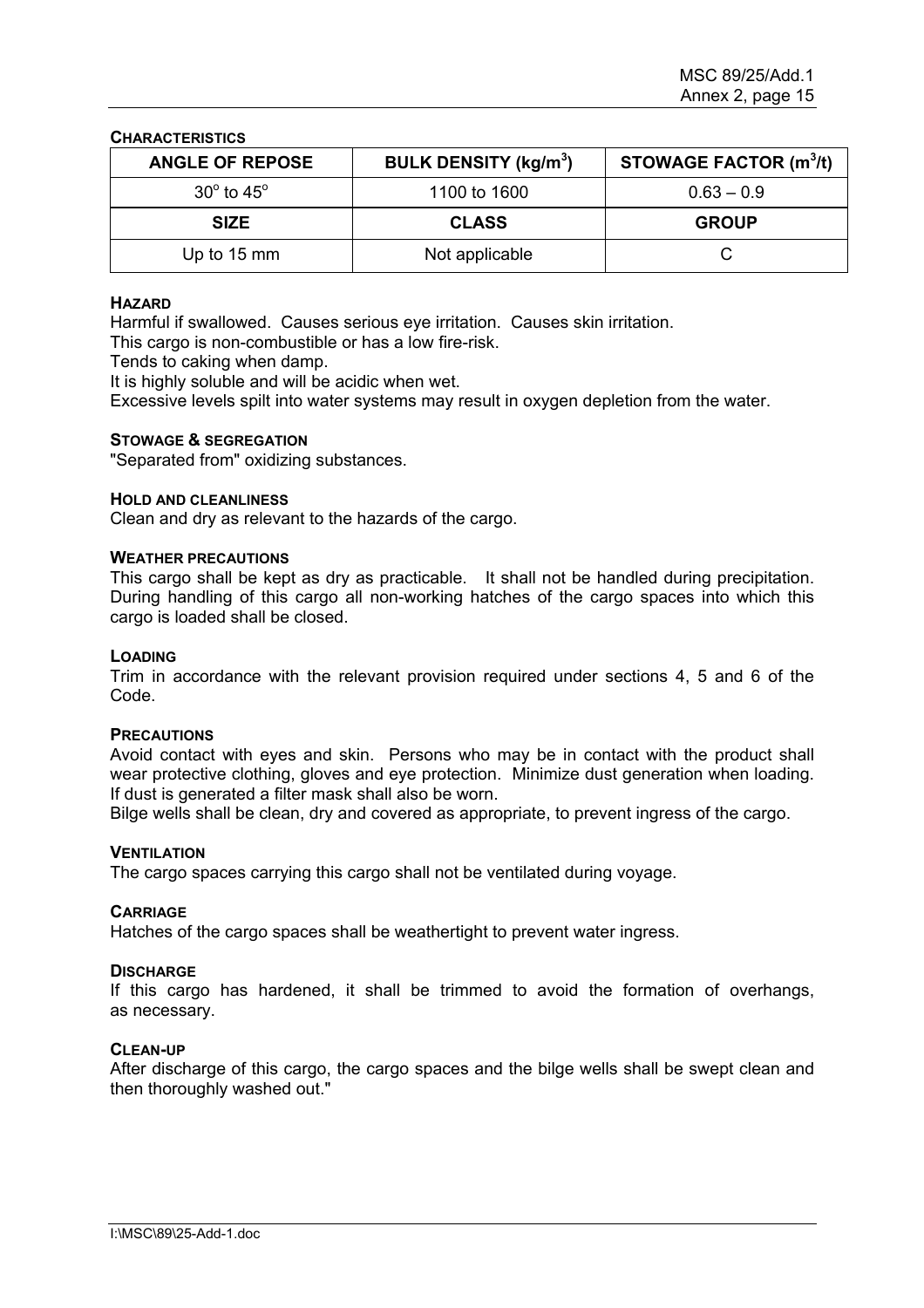## **GYPSUM**

#### **WEATHER PRECAUTIONS**

74 In the second and third sentences, the words "handled" and "handling" are replaced by the words "loaded" and "loading", respectively.

## **LEAD NITRATE, UN 1469**

# **PRECAUTIONS**

75 At the end of the paragraph, the following text is added:

"The master and officers are to note that the ship's fixed gas fire-fighting installation will be ineffective on fires involving this cargo and that applying copious amount of water may be necessary."

# **MAGNESIUM NITRATE, UN 1474**

#### **PRECAUTIONS**

76 The sentence is replaced by the following text:

"The master and officers are to note that the ship's fixed gas fire-fighting installation will be ineffective on fires involving this cargo and that applying copious amount of water may be necessary."

#### **DISCHARGE**

77 At the beginning of the paragraph, the following text is added:

"Magnesium nitrate is hygroscopic and may cake in overhangs, impairing safety during discharge."

## **MAGNESIUM SULPHATE FERTILIZERS**

78 After existing schedule on MAGNESIUM NITRATE, UN 1474, a new schedule on MAGNESIUM SULPHATE FERTILIZERS is added, as follows:

# "**MAGNESIUM SULPHATE FERTILIZERS**

#### **DESCRIPTION**

Powdered fertilizers or fertilizer components containing magnesium sulphate. Grey to brown powder. Partially soluble in water and may be dusty.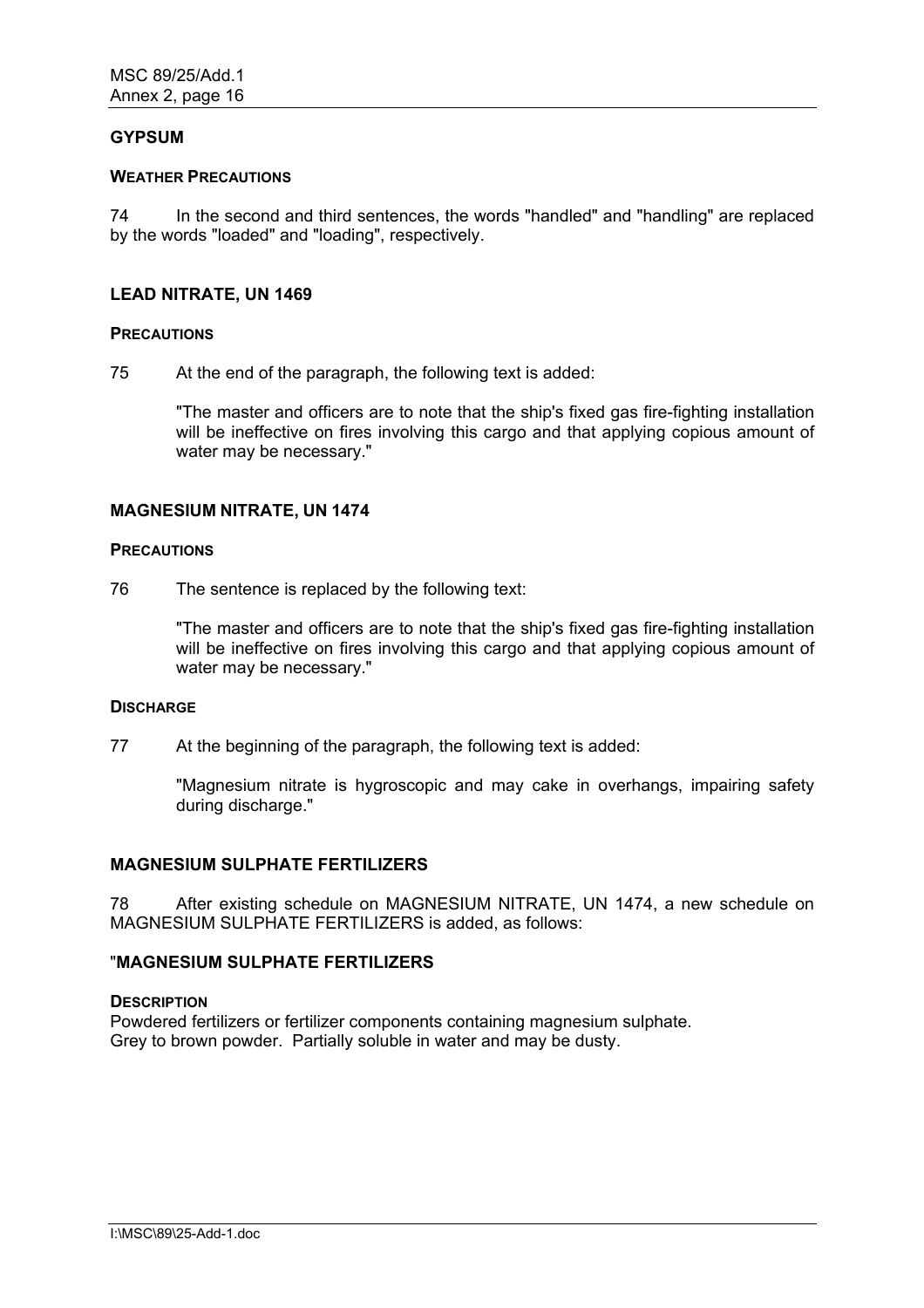#### **CHARACTERISTICS**

| <b>ANGLE OF REPOSE</b>       | <b>BULK DENSITY (kg/m<sup>3</sup>)</b> | STOWAGE FACTOR (m <sup>3</sup> /t) |
|------------------------------|----------------------------------------|------------------------------------|
| $30^{\circ}$ to $35^{\circ}$ | 850 to 1150                            | $0.87 - 1.18$                      |
| <b>SIZE</b>                  | <b>CLASS</b>                           | <b>GROUP</b>                       |
| Powder                       | Not applicable                         |                                    |

#### **HAZARD**

May be harmful if swallowed. May cause skin or eye irritation. This cargo is non-combustible or has a low fire-risk. It is partially soluble. Dusty but may cake if wetted.

#### **STOWAGE & SEGREGATION**

No special requirements.

#### **HOLD CLEANLINESS**

Clean and dry as relevant to the hazards of the cargo.

#### **WEATHER PRECAUTIONS**

This cargo shall be kept as dry as practicable. It shall not be handled during precipitation. During handling of this cargo all non-working hatches of the cargo spaces into which this cargo is loaded shall be closed.

#### **LOADING**

Trim in accordance with the relevant provision required under sections 4, 5 and 6 of the Code.

#### **PRECAUTIONS**

Avoid contact with eyes and skin. Minimize dust generation when loading. Persons who may be exposed to the dust of the cargo shall wear goggles or other equivalent dust eye protection and dust filter mask. Those persons shall wear protective clothing, as necessary. Bilge wells shall be clean, dry and covered as appropriate, to prevent ingress of the cargo.

#### **VENTILATION**

The cargo spaces carrying this cargo shall not be ventilated during voyage.

#### **CARRIAGE**

Hatches of the cargo spaces shall be weathertight to prevent water ingress.

#### **DISCHARGE**

If this cargo has hardened, it shall be trimmed to avoid the formation of overhangs, as necessary.

#### **CLEAN-UP**

After discharge of this cargo, the cargo spaces and the bilge wells shall be swept clean and then thoroughly washed out."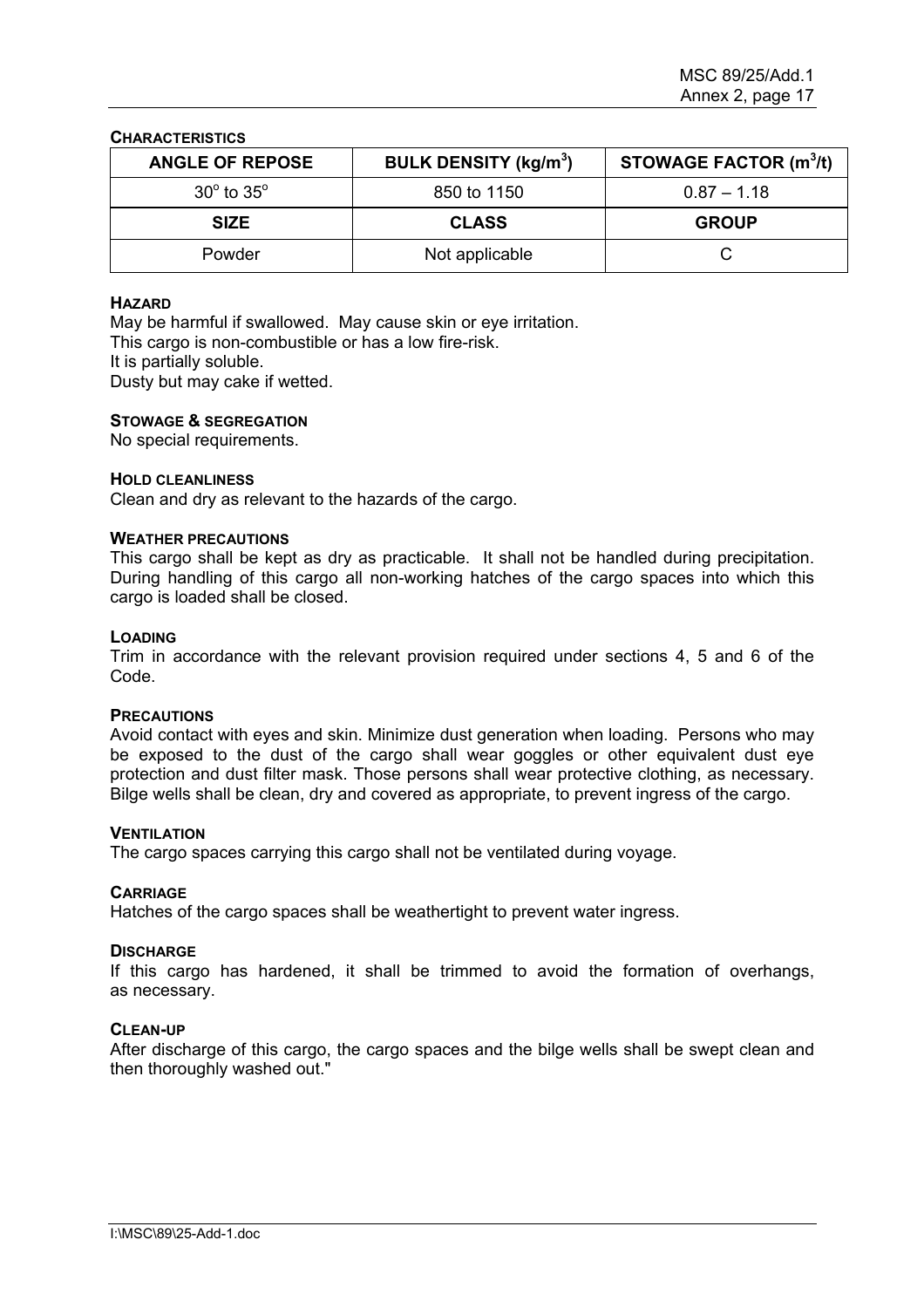# **METAL SULPHIDE CONCENTRATES**

#### **LOADING**

79 The text ", in particular on smaller ships, i.e. 100 m long or less." is deleted.

#### **MINERAL CONCENTRATES**

#### **BULK CARGO SHIPPING NAMES**

80 The sentence "All known Bulk Cargo Shipping Names (BCSN) of mineral concentrates are listed above but the list is not exhaustive" after the list of Bulk Cargo Shipping Names is deleted.

#### **LOADING**

81 The text ", in particular on smaller ships, i.e. 100 m long or less." is deleted.

## **MONOAMMONIUM PHOSPHATE (M.A.P.)**

# **LOADING**

82 The references "4 and 5" are replaced by the references "4, 5 and 6".

#### **DISCHARGE**

83 At the beginning of the paragraph, the following text is added:

"Monoammonium phosphate is hygroscopic and may cake in overhangs, impairing safety during discharge."

## **PHOSPHATE ROCK (calcined)**

#### **DISCHARGE**

84 At the beginning of the paragraph, the following text is added:

"Phosphate rock (calcined) is hygroscopic and may cake in overhangs, impairing safety during discharge."

# **POTASH**

#### **LOADING**

85 The references "4 and 5" are replaced by the references "4, 5 and 6".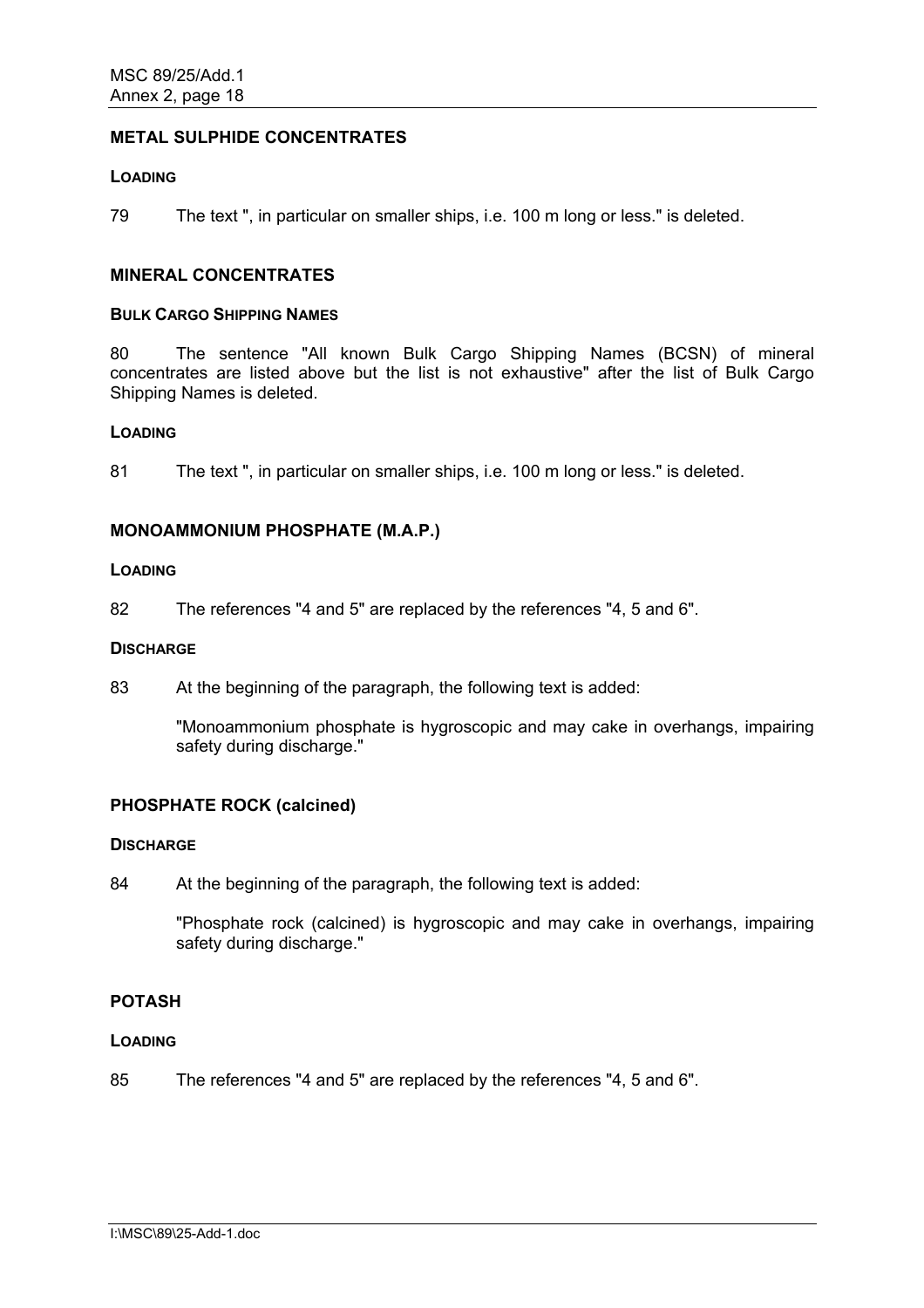## **DISCHARGE**

86 At the beginning of the paragraph, the following text is added:

"Potash is hygroscopic and may cake in overhangs, impairing safety during discharge."

# **POTASSIUM CHLORIDE**

# **LOADING**

87 The references "4 and 5" are replaced by the references "4, 5 and 6".

# **DISCHARGE**

88 At the beginning of the paragraph, the following text is added:

"Potassium chloride is hygroscopic and may cake in overhangs, impairing safety during discharge."

# **POTASSIUM NITRATE UN 1486**

## **LOADING**

89 The references "4 and 5" are replaced by the references "4, 5 and 6".

## **PRECAUTIONS**

90 At the end of the paragraph, the following text is added:

"The master and officers are to note that the ship's fixed gas fire-fighting installation will be ineffective on fires involving this cargo and that applying copious amount of water may be necessary."

## **DISCHARGE**

91 At the beginning of the paragraph, the following text is added:

"Potassium nitrate is hygroscopic and may cake in overhangs, impairing safety during discharge."

## **POTASSIUM SULPHATE**

# **LOADING**

92 The references "4 and 5" are replaced by the references "4, 5 and 6".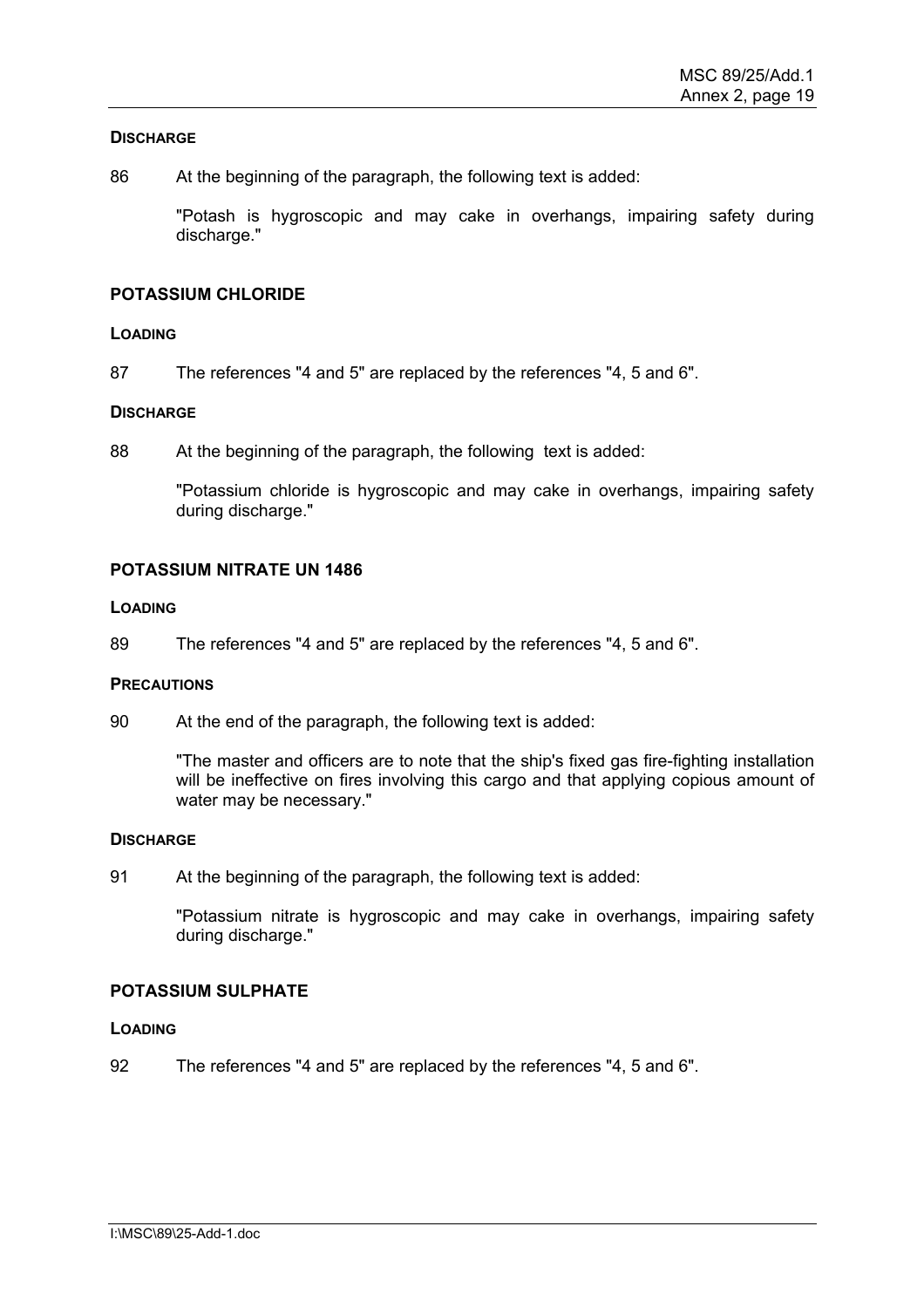# **PYRITES, CALCINED (Calcined Pyrites)**

#### **PRECAUTIONS**

93 In the third sentence, the words "lime before loading" are replaced by the words "protective coating such as lime-wash before loading to avoid any potential corrosive reaction between the cargo, water and steel."

## **RASORITE (ANHYDROUS)**

#### **DISCHARGE**

94 At the beginning of the paragraph, the following sentence is added:

"Rasorite (anhydrous) is hygroscopic and may cake in overhangs, impairing safety during discharge."

# **SALT**

#### **WEATHER PRECAUTIONS**

95 In the second and third sentences, the words "handled" and "handling" are replaced by the words "loaded" and "loading", respectively.

#### **SEED CAKE, containing vegetable oil UN 1386 (b)**

#### **DESCRIPTION**

96 In the last paragraph, after the first sentence, the following text is added:

"The provisions of this schedule should also not apply to mechanically expelled citrus pulp pellets containing not more than 2.5% oil and 14% oil and moisture combined."

#### **PRECAUTIONS**

97 In the fifth sentence the words "it becomes apparent that fire is not liable to take place in the cargo space, to avoid the possibility of ignition of solvent vapours" are replaced by the words "fire is apparent".

## **REMARKS**

98 The first sentence is deleted.

# **SEED CAKE UN 2217**

#### **PRECAUTIONS**

99 In the existing fourth sentence, the words "it becomes apparent that fire is not liable to take place in the cargo space, to avoid the possibility of ignition of solvent vapours" are replaced by the words "fire is apparent".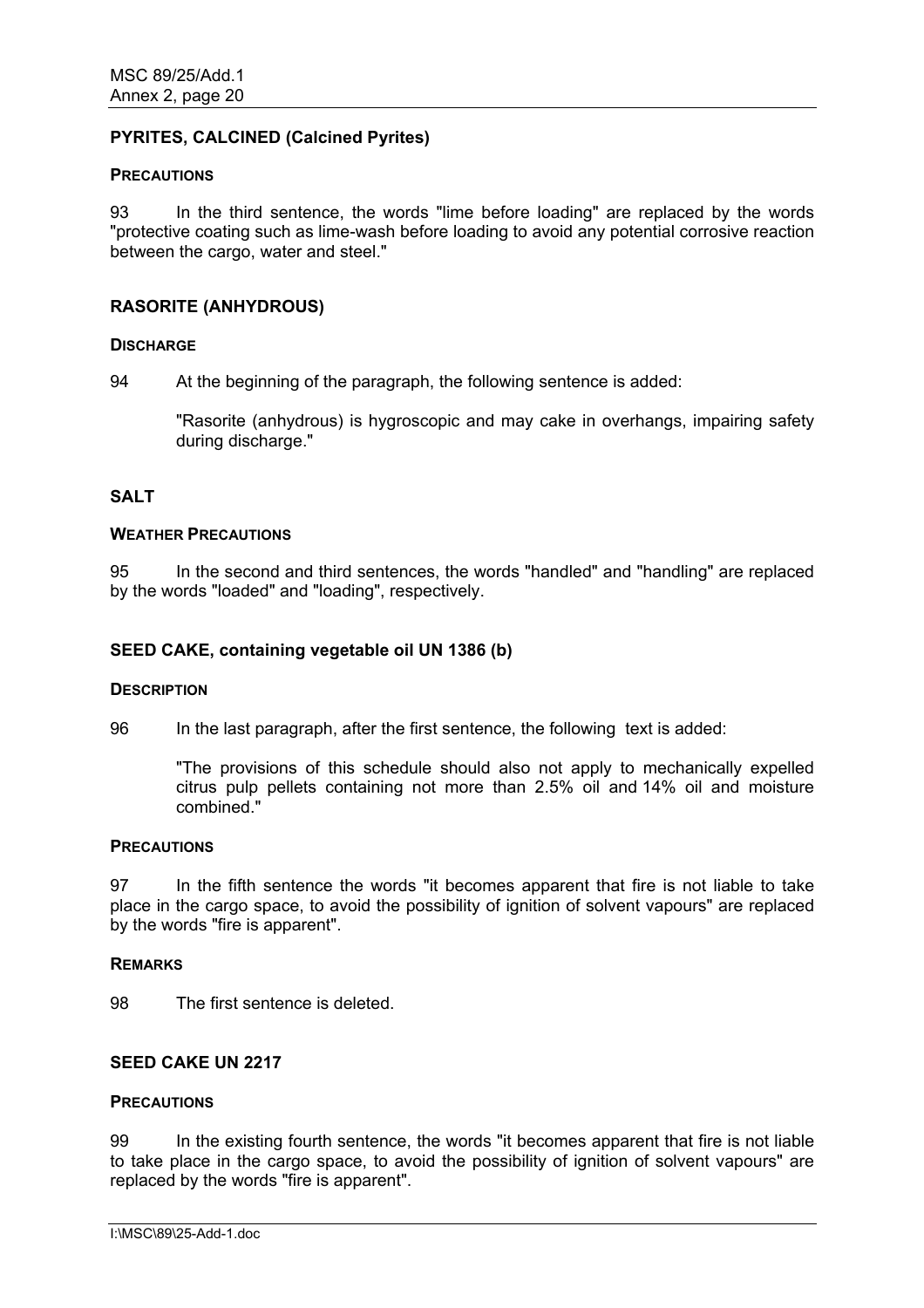## **REMARKS**

100 The first sentence is deleted.

# **SEED CAKE (non-hazardous)**

#### **DESCRIPTION**

101 At the end of the first paragraph, the following sentence is added:

"The provisions of this schedule also apply to mechanically expelled citrus pulp pellets containing not more that 2.5% oil and 14% oil and moisture combined."

#### **SODIUM NITRATE, UN 1498**

#### **PRECAUTIONS**

102 At the end of the paragraph, the following text is added:

"The master and officers are to note that the ship's fixed gas fire-fighting installation will be ineffective on fires involving this cargo and that applying copious amount of water may be necessary."

#### **DISCHARGE**

103 At the beginning of the paragraph, the following text is added:

"Sodium nitrate is hygroscopic and may cake in overhangs, impairing safety during discharge."

## **SODIUM NITRATE AND POTASSIUM NITRATE MIXTURE UN 1499**

#### **LOADING**

104 The references "4 and 5" are replaced by the references "4, 5 and 6".

#### **PRECAUTIONS**

105 At the end of the paragraph, the following text is added:

"The master and officers are to note that the ship's fixed gas fire-fighting installation will be ineffective on fires involving this cargo and that applying copious amount of water may be necessary."

## **DISCHARGE**

106 At the beginning of the paragraph, the following text is added:

"Sodium nitrate and potassium nitrate mixture is hygroscopic and may cake in overhangs, impairing safety during discharge."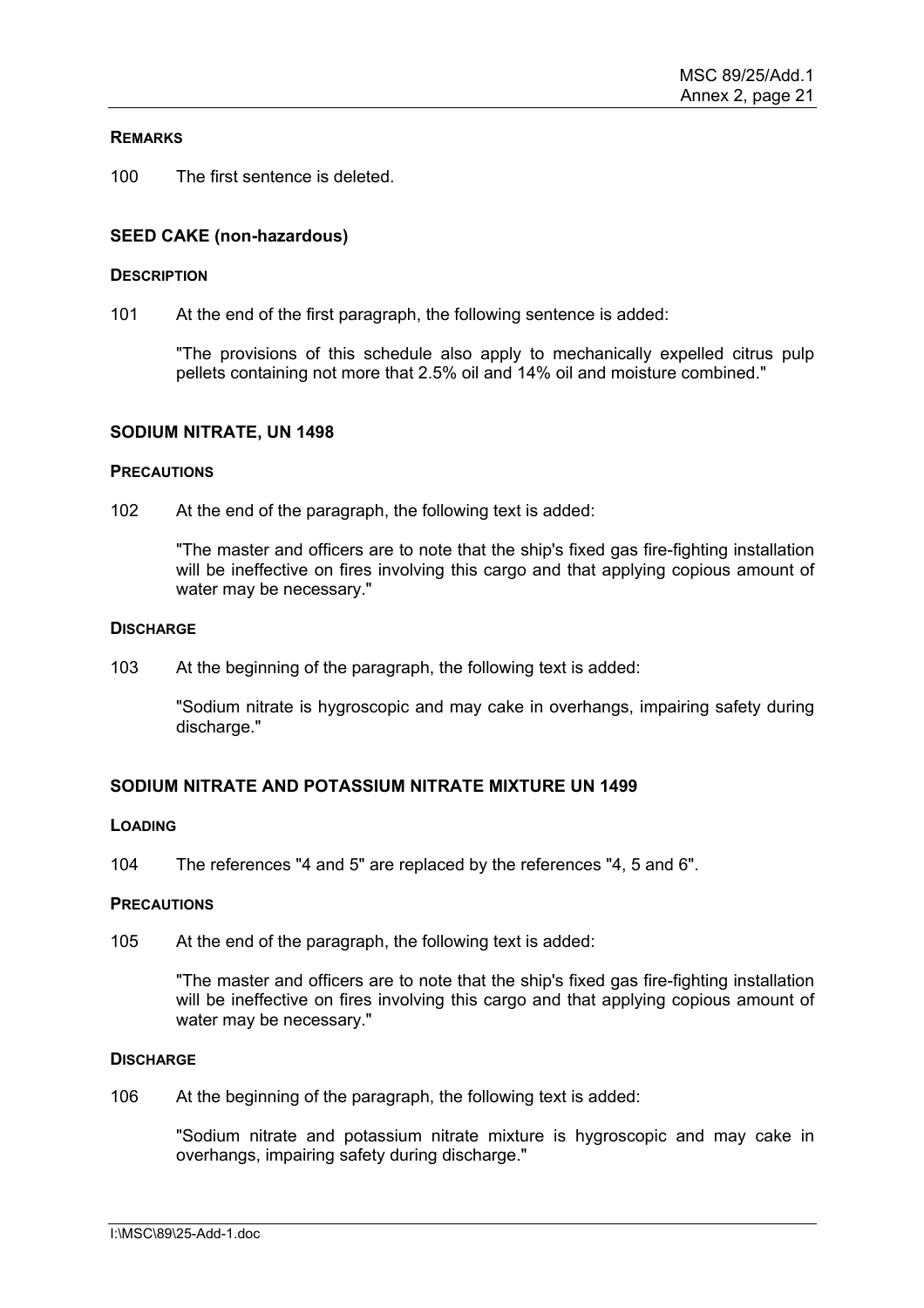# **SULPHUR (formed, solid)**

## **PRECAUTIONS**

107 The third sentence "Holds including trimming plates and tanktops shall be treated with effective, commercially available protective coating or lime-washed to avoid any potential corrosive reaction between sulphur, water and steel" is replaced by the sentence "Holds including trimming plates and tanktops shall be treated with protective coating such as lime-wash to avoid any potential corrosive reaction between sulphur, water and steel."

# **SUPERPHOSPHATE**

## **LOADING**

108 The references "4 and 5" are replaced by the references "4, 5 and 6".

## **DISCHARGE**

109 At the beginning of the paragraph, the following text is added:

"Superphosphate is hygroscopic and may cake in overhangs, impairing safety during discharge."

# **TAPIOCA**

## **LOADING**

110 The references "4 and 5" are replaced by the references "4, 5 and 6".

# **UREA**

## **LOADING**

111 The references "4 and 5" are replaced by the references "4, 5 and 6".

## **DISCHARGE**

112 At the beginning of the paragraph, the following text is added:

"Urea is hygroscopic and may cake in overhangs, impairing safety during discharge."

# **WOOD PELLETS**

## **LOADING**

113 The references "4 and 5" are replaced by the references "4, 5 and 6".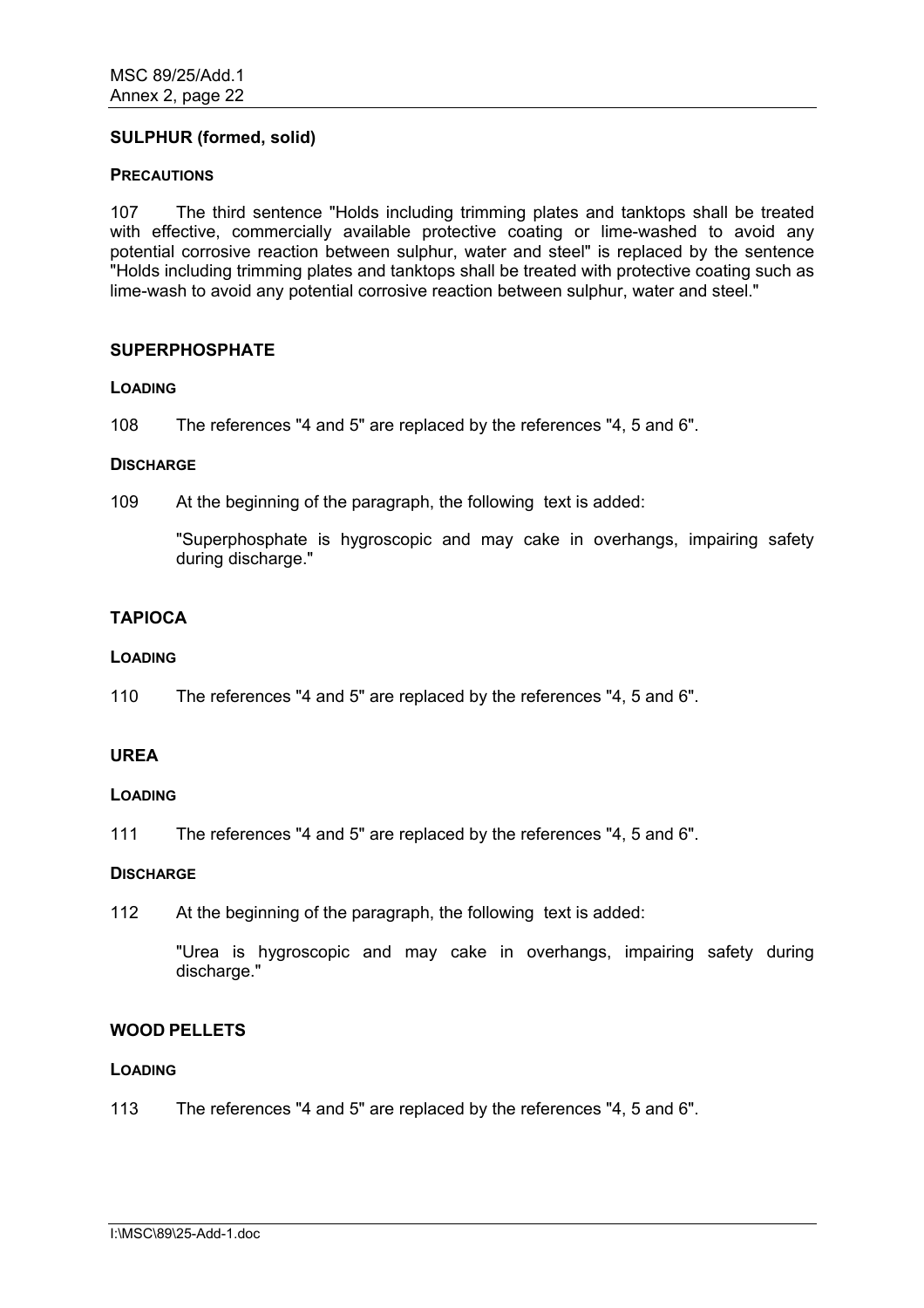## **WOOD PRODUCTS – GENERAL**

114 After existing schedule on WOOD PELLETS, a new schedule on Wood products – General is added, as follows:

"**Wood products – General**  (See Bulk Cargo Shipping Names below) **LOGS PULP WOOD TIMBER ROUNDWOOD SAW LOGS** 

#### **DESCRIPTION**

This schedule only applies to wood products transported in bulk, i.e. loaded and discharged by such means as elevator or grab and which are not specifically referred to in a separate schedule.

# **CHARACTERISTICS**

| <b>ANGLE OF REPOSE</b> | <b>BULK DENSITY (kg/m<sup>3</sup>)</b> | <b>STOWAGE FACTOR (m<sup>3</sup>/t)</b> |
|------------------------|----------------------------------------|-----------------------------------------|
| Not applicable         | 250 to 500                             | 2 to 4                                  |
| <b>SIZE</b>            | <b>CLASS</b>                           | <b>GROUP</b>                            |
| -                      | <b>MHB</b>                             | В                                       |

#### **HAZARD**

These cargoes are liable to cause oxygen depletion and increase of carbon dioxide in the cargo space and adjacent spaces.

These cargoes are non-combustible or have a low fire-risk.

#### **STOWAGE & SEGREGATION**

No special requirements.

#### **HOLD CLEANLINESS**

No special requirements.

#### **WEATHER PRECAUTIONS**

No special requirements.

#### **LOADING**

Trim in accordance with the relevant provisions required under sections 4 and 5 of the Code.

#### **PRECAUTIONS**

Entry of personnel into cargo and adjacent confined spaces shall not be permitted until tests have been carried out and it has been established that the oxygen level is 21%. If this condition is not met, additional ventilation shall be applied to the cargo hold or adjacent enclosed spaces and remeasuring shall be conducted after a suitable interval.

An oxygen meter shall be worn and activated by all crew when entering cargo and adjacent enclosed spaces.

#### **VENTILATION**

Ventilation of enclosed spaces adjacent to a cargo hold before entry may be necessary even if these spaces are apparently sealed from the cargo hold.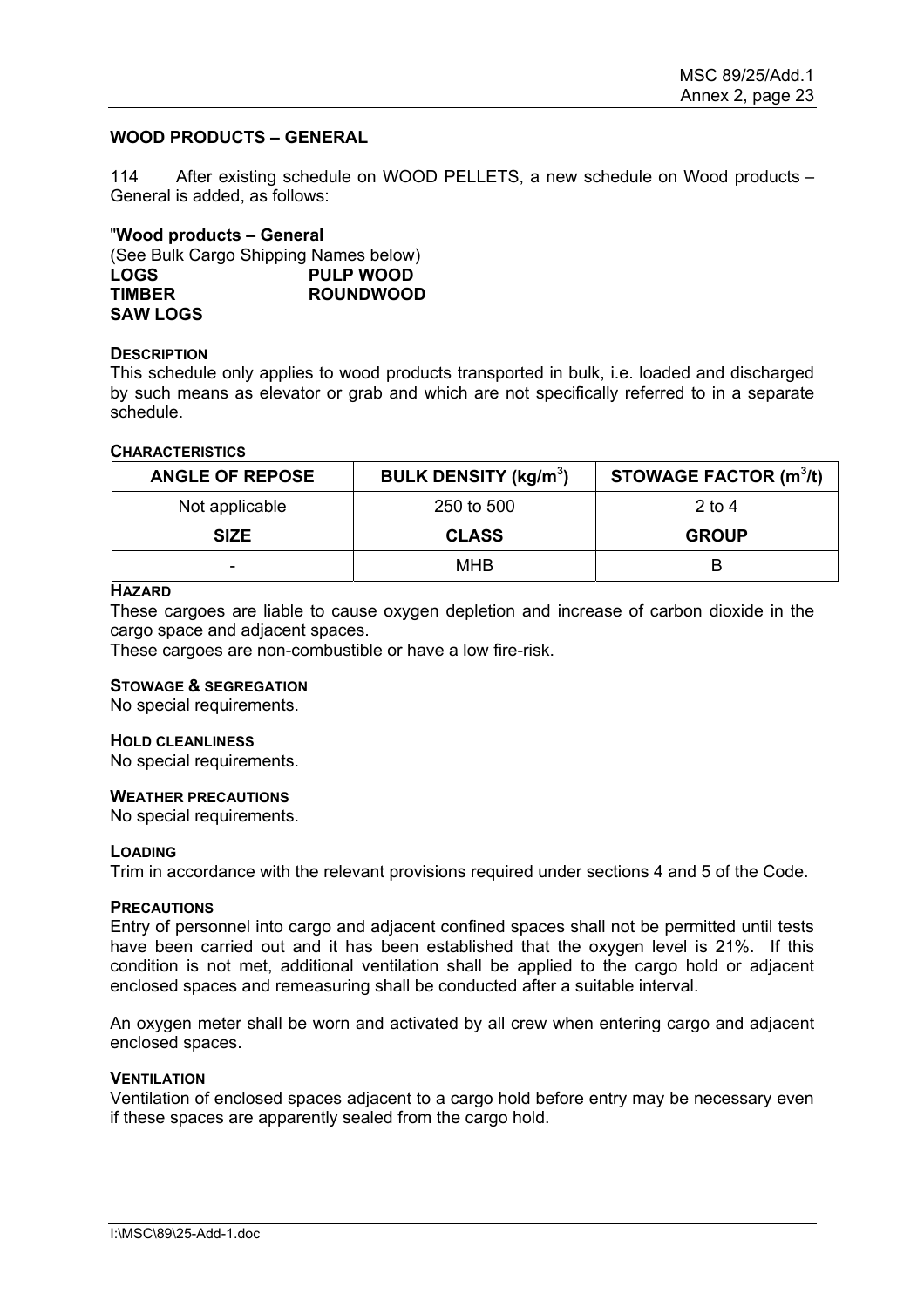# **CARRIAGE**

No special requirements.

**DISCHARGE** No special requirements.

**CLEAN-UP** No special requirements.

## **EMERGENCY PROCEDURES**

# **SPECIAL EMERGENCY EQUIPMENT TO BE CARRIED**

Self-contained breathing apparatus and an oxygen meter should be available.

# **EMERGENCY PROCEDURES**

Nil

# **EMERGENCY ACTION IN THE EVENT OF FIRE**

Batten down; use ship's fixed fire-fighting installation if fitted. Exclusion of air may be sufficient to control fire.

# **MEDICAL FIRST AID**

Refer to Medical First Aid Guide (MFAG), as amended.

# **WOOD PULP PELLETS**

115 The existing schedule on WOOD PULP PELLETS is deleted in its entirety.

# **APPENDIX 3**

# *Properties of solid bulk cargoes*

116 In subsection 1.1, the following bulk cargo shipping names are deleted:

CASTOR BEANS SODIUM NITRATE

## 117 In subsection 1.1, the following bulk cargo shipping names are added:

GRANULAR FERROUS SULPHATE MAGNESIUM SULPHATE FERTILIZERS **TAPIOCA** WOOD PELLETS